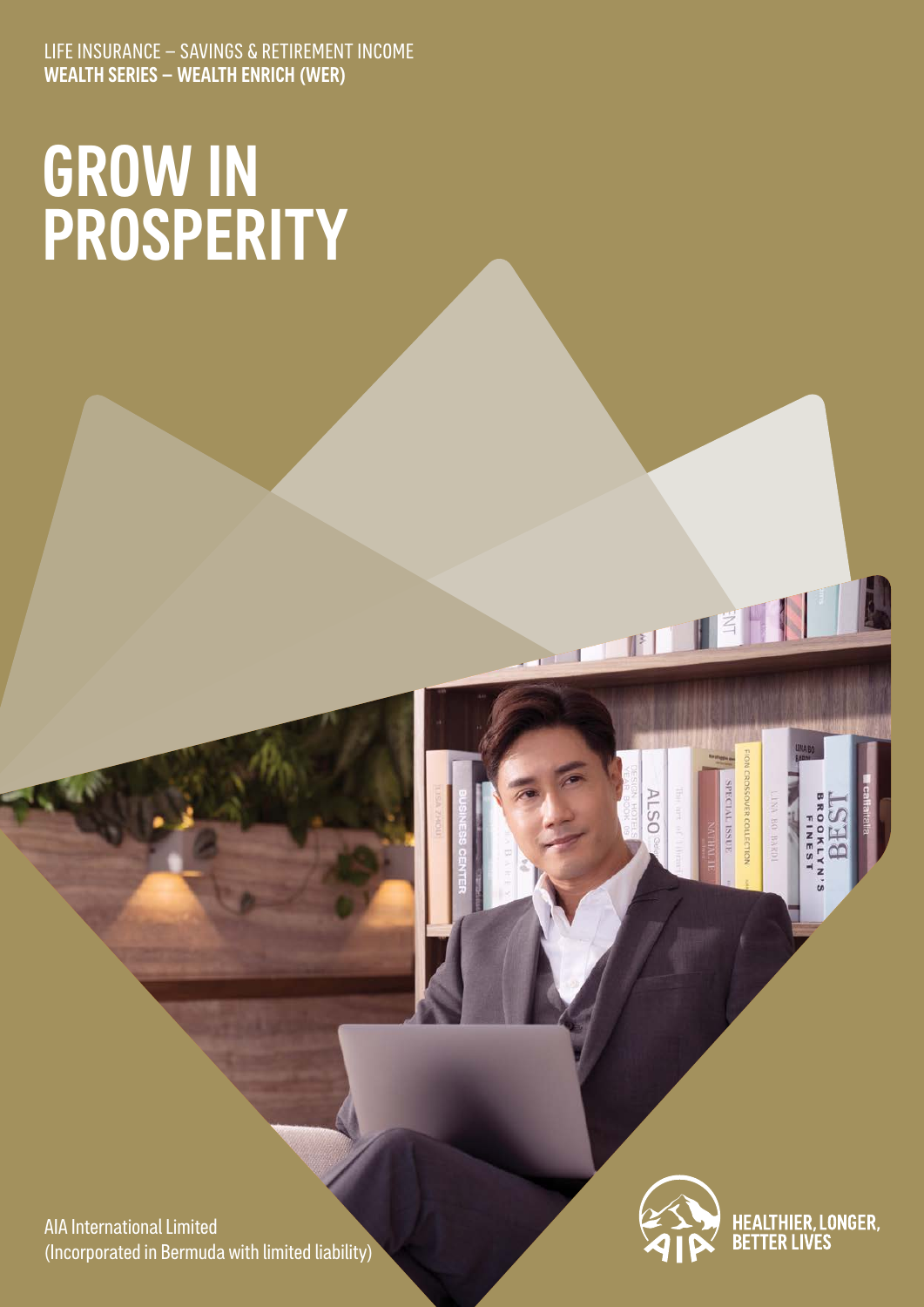# AIA Group is the only international life insurer headquartered and listed in Hong Kong and 100% focused on Asia-Pacific<sup>i</sup>

It is one of the largest life insurers in the worlding and the second largest constituent stock of the **Hang Seng Indexille**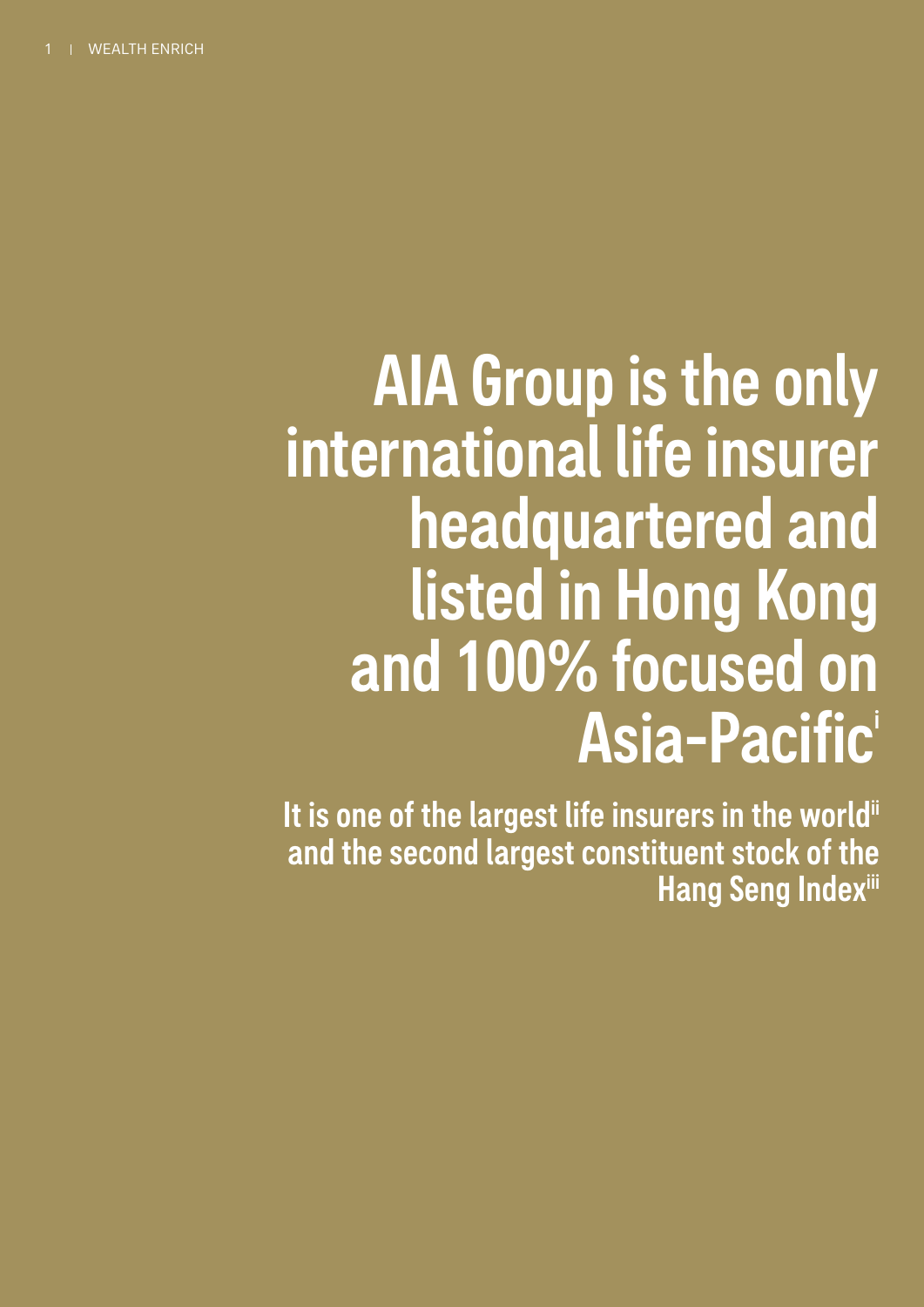As the world is constantly changing, so do the needs of customers for protection and wealth management. AIA Group is committed to providing customers with the most appropriate protection and financial solutions to meet their needs and aspirations in different life stages.

As a leading pan-Asian life insurer, AIA Group has served generations of families in Asia. The Group strives to offer customers the right protection and wealth management solutions, to build their wealth and better prepare for their lives at all times, and to protect the future of their next generation.

As a market leader, AIA Group focuses exclusively on the Asia-Pacific region with established operations in 18 markets - wholly-owned branches and subsidiaries, joint ventures or representative offices. The Group understands the challenges that the people of the region face at different stages of life.

## About AIA Group

The founding of the business that is now AIA Group dates back to Shanghai a century ago. With the Group's rapid development in Hong Kong, it has built a solid foundation and further expanded its domain all over Asia. As of 30 June 2021, AIA Group has total assets of US\$330 billion<sup>iv</sup>.

## Financial strength

Credit agency ratings are key indicators of financial strength. AIA International Limited currently holds the following ratings":

| <b>Credit Rating - AIA International Limited</b> |  |  |
|--------------------------------------------------|--|--|
|--------------------------------------------------|--|--|

Standard & Poor's Latest rating date: 31 December 2020 AA- (Stable)

Moody's Latest rating date: 31 December 2020 Aa2 (Stable)

i. Source: AIA AT-A-GLANCE (30 June 2021)

ii. Source: About AIA Hong Kong & Macau (September 2021)

iii. Source: www.hsi.com.hk (August 2021)

iv. Source: AIA Group Limited Interim Results 2021 (as of 30 June 2021)

v. Source: AIA Group Limited website

<sup>&</sup>quot;AIA Group" or "The Group" herein refers to **AIA Group Limited** and its subsidiaries.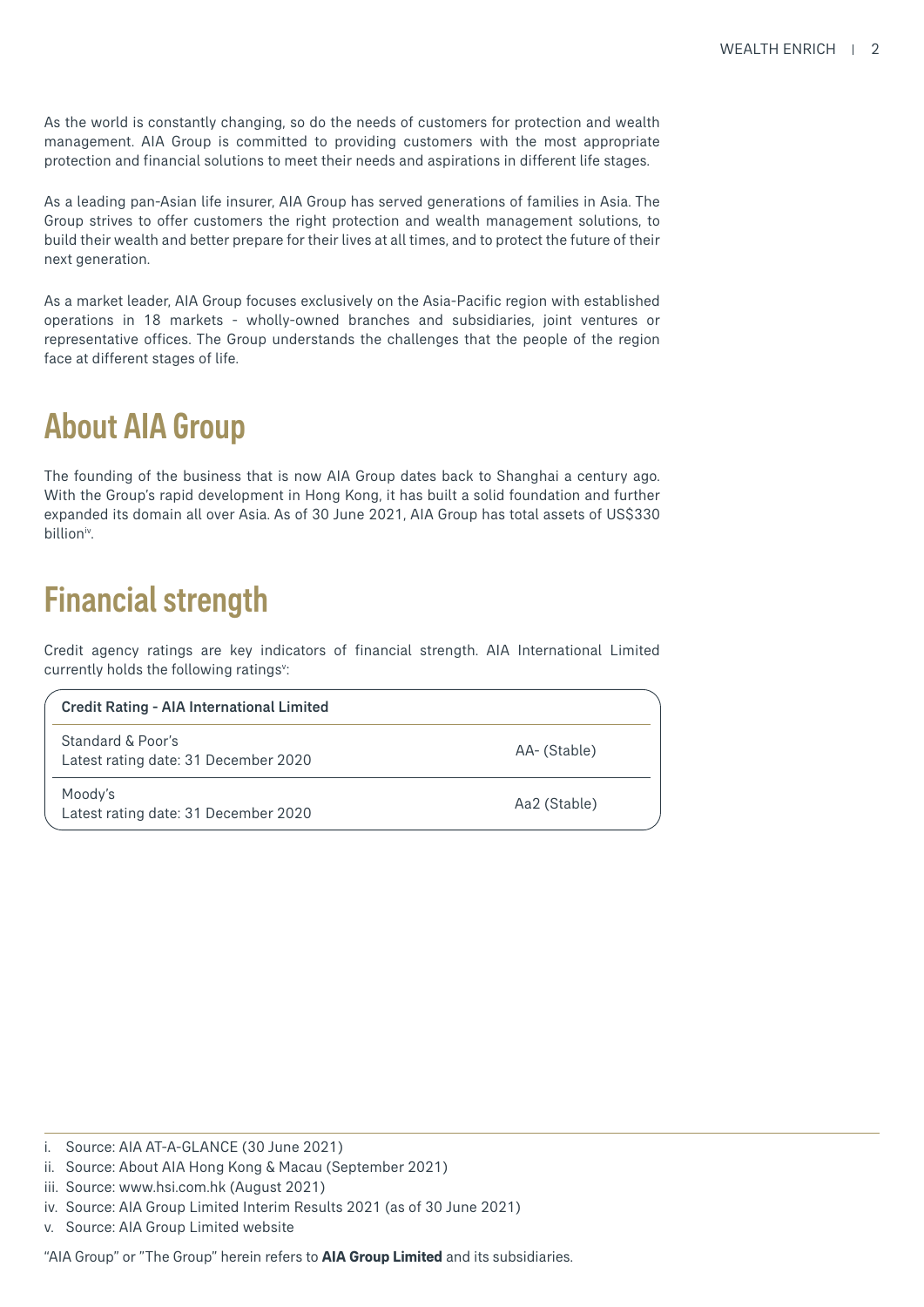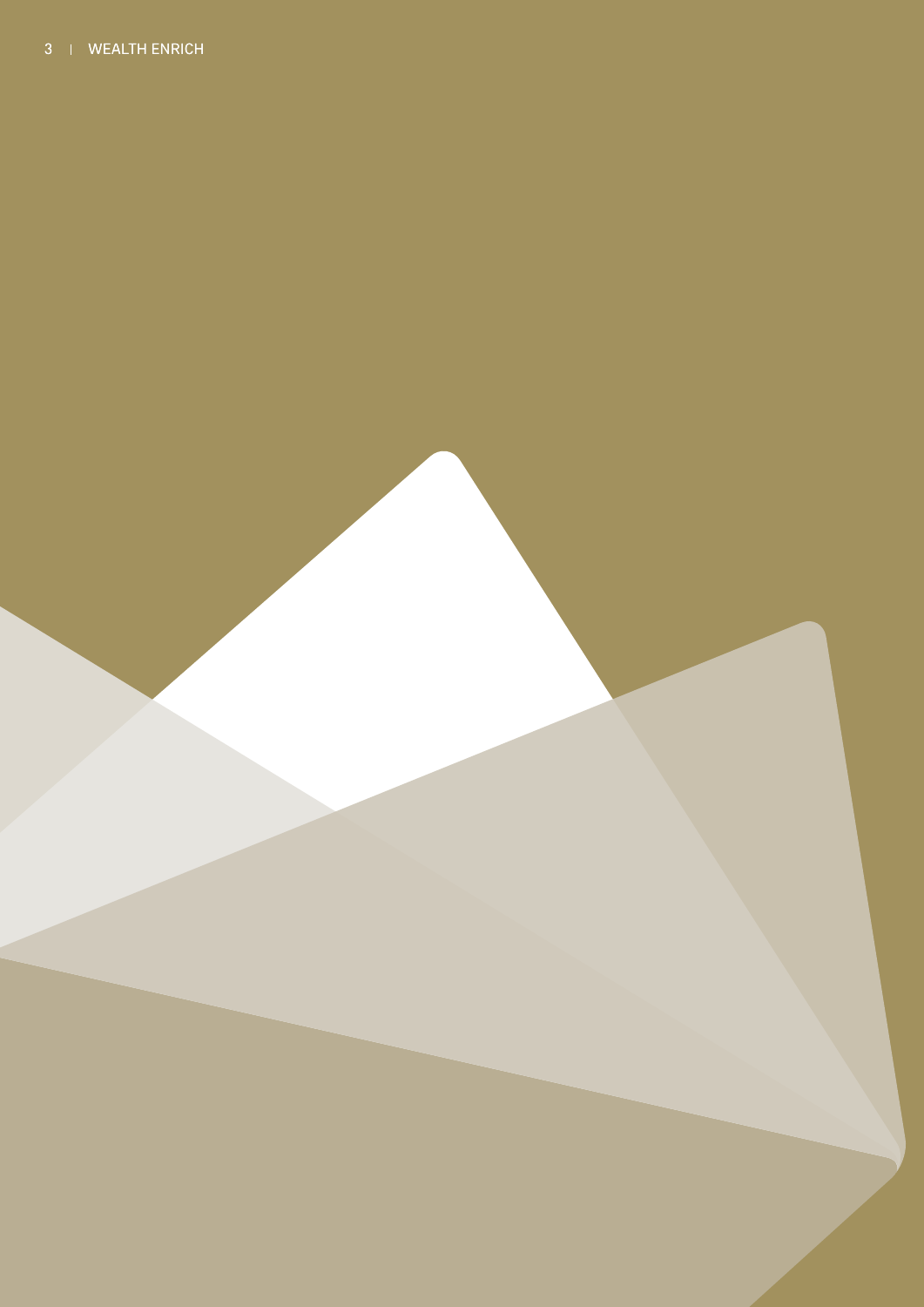# **Boost your** wealth potential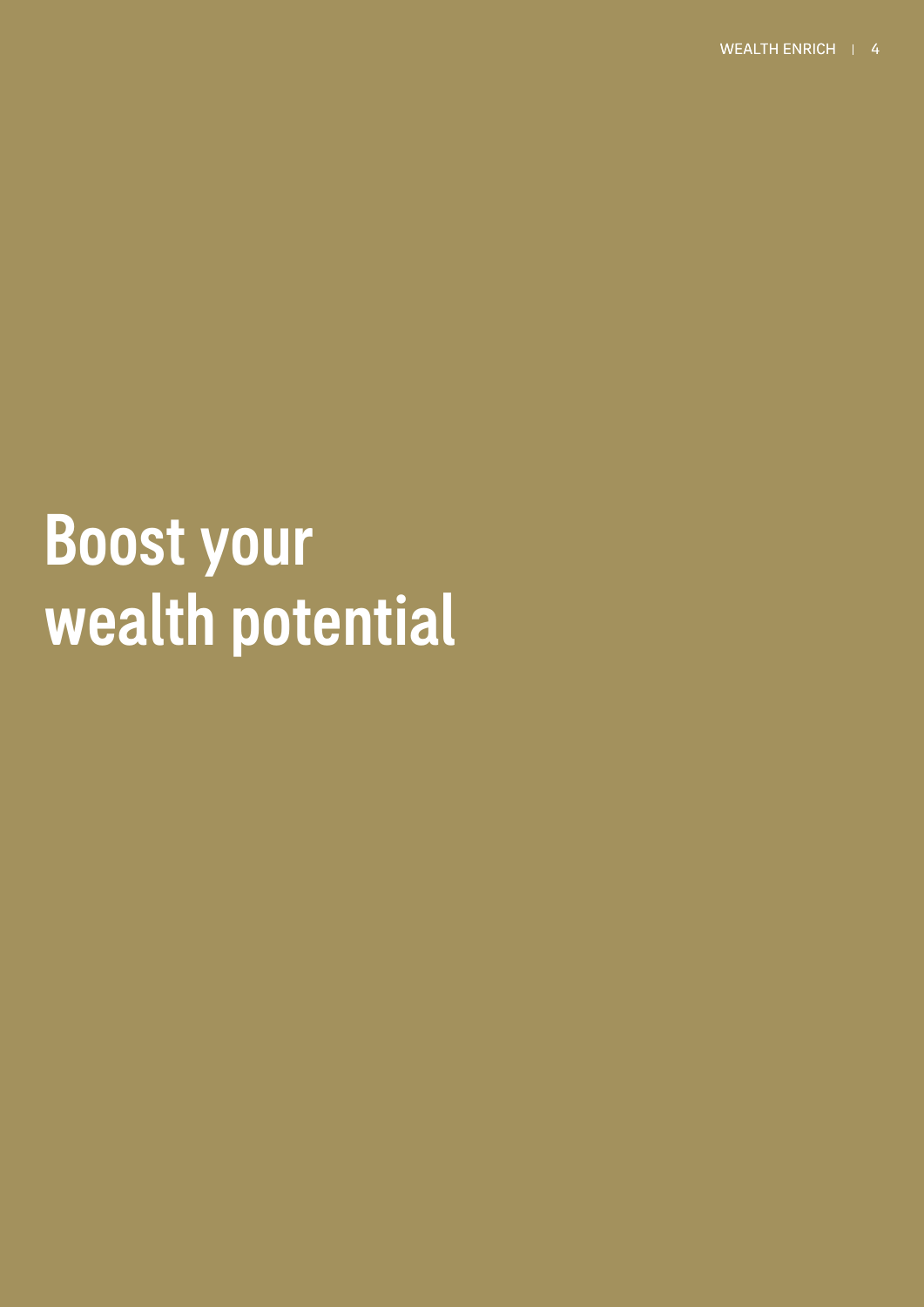## Wealth Enrich helps you accumulate wealth towards an even brighter future.

Financial security and wealth growth opportunities are of utmost importance when it comes to gaining prosperity and stability for your hard-earned wealth. On top of setting a solid foundation with life protection in place, you need to have your wealth accumulated in a way that can withstand the test of time.

With **Wealth Enrich**, you may enjoy whole life coverage with the added flexibility to make withdrawals and meet your changing needs, while paving the way towards a brighter future for the ones you love.

As you reach different milestones in life, **Wealth Enrich** keeps pace with your financial obligations, so you can focus on your capital accumulation goals over time. Besides providing you with the peace of mind to tap into wealth growth opportunities, **Wealth Enrich** also protects your loved ones via a death benefit, so that your legacy can be preserved for the next generation.

No matter what life brings, you can still focus on enjoying your future years without any hassle – thanks to the financial assurance provided for you and your family.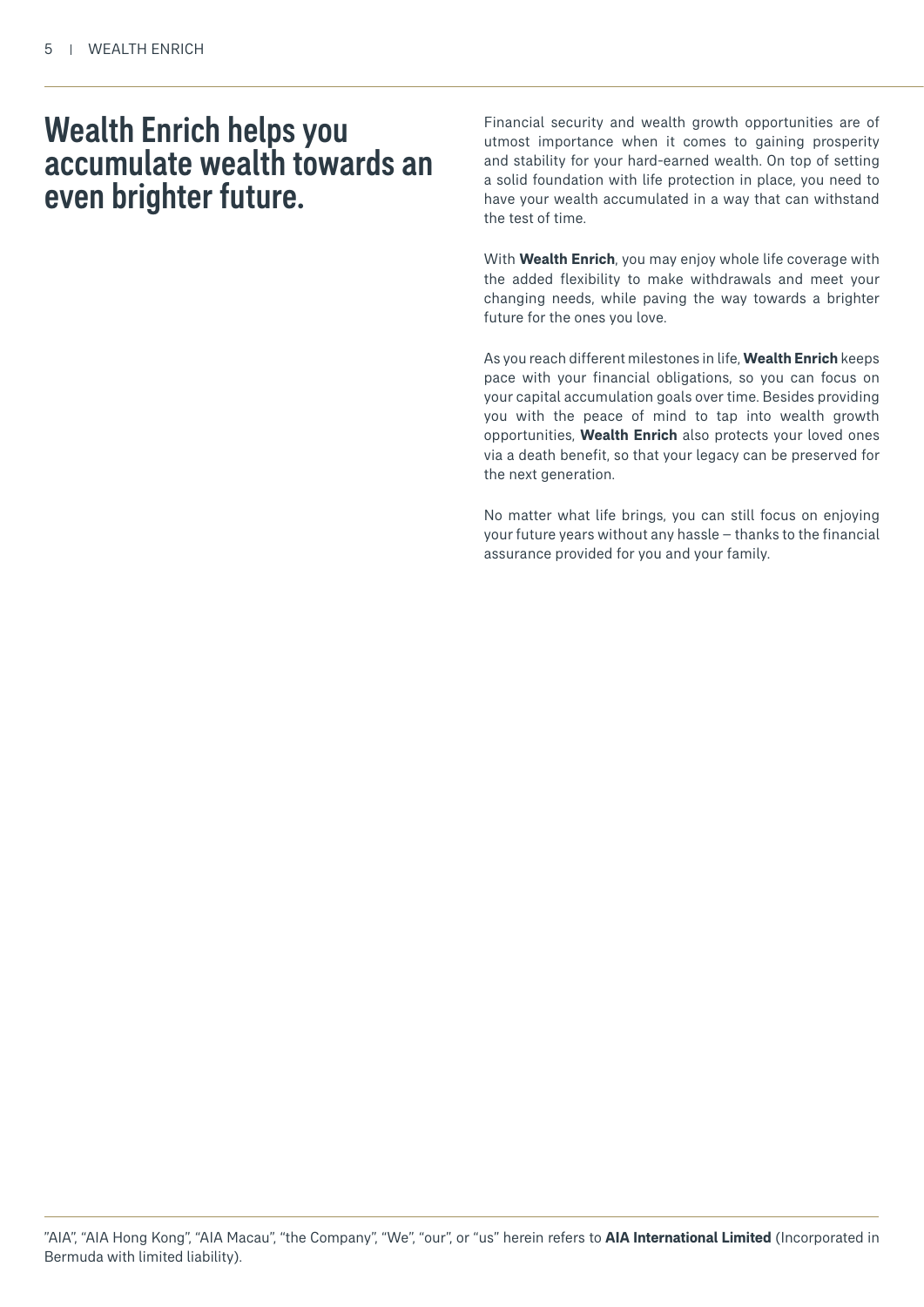## Tap into wealth growth opportunities

 $\mathbf{L}$ 

When you are at your peak, it is important to secure avenues to grow and enrich your financial well-being.

**Wealth Enrich** is a **participating whole life insurance plan** that covers the entire lifespan of the insured, who is the person protected under the policy. The plan provides you with guaranteed cash value, non-guaranteed **Annual Dividends** and nonguaranteed **Terminal Dividend** – all of which form your policy values to help you achieve guaranteed and potential gains for long-term wealth accumulation.

#### Safeguard your returns with a tailored option  $\mathbf{II}$ .

In the face of unpredictable market conditions, you need a smart and steady solution to capture the opportunities to gain desirable returns.

Through the Terminal Dividend Lock-in Option, **Wealth Enrich** enables you to realise potential returns by transferring the latest value of the Terminal Dividend into a Terminal Dividend Lock-in Account to earn interest at a non-guaranteed rate.

What's more, you can withdraw cash from the Terminal Dividend Lock-in Account anytime without reducing the principal amount of your policy for further financial flexibility. With this safety net in place, the plan allows you to focus on future capital accumulation, while giving you the added flexibility you need to meet financial obligations throughout different stages of your life.

## Meet life's changing needs with flexible withdrawals

With **Wealth Enrich**, you can withdraw your policy values in one go or make withdrawals flexibly according to your changing needs in the future. Come what may, you are provided with a reliable solution to protect the assets you endeavour to gain over the years, even amid challenging situations.

You may request to withdraw part of the guaranteed cash value, the non-guaranteed accumulated Annual Dividends with interest and the non-guaranteed Terminal Dividend. However, this will reduce the future values of your policy. After withdrawal, the principal amount of the policy and the one-time premium paid for the basic plan under the death benefit may be reduced.

Should the needs arise, you may also choose to withdraw all cash values in the policy. Upon such withdrawal, you will receive the sum of the guaranteed cash value, any non-guaranteed Annual Dividends that have accumulated with interest under the policy, any non-guaranteed Terminal Dividend, and any remaining balance of the Terminal Dividend Lock-in Account (if applicable) – followed by the termination of your policy.

We will deduct all outstanding debt under the policy before we make the payment for your withdrawal.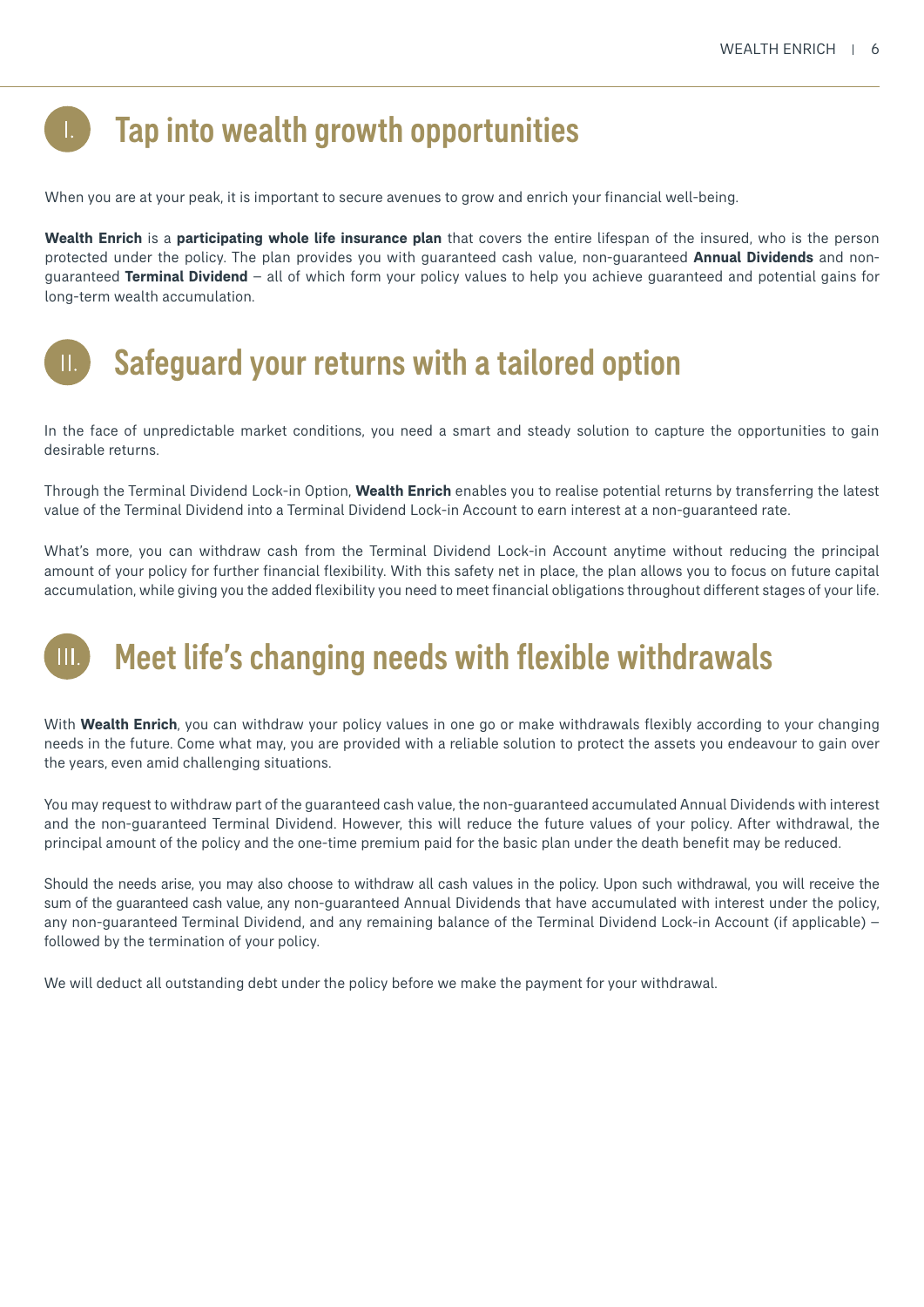

Life is full of twists and turns, which is why **Wealth Enrich** has been designed to meet your changing needs while protecting your loved ones. Through the Death Benefit, Accidental Death Benefit, Death Benefit Settlement Option, Change of Insured Option, and Contingent Insured Option, you can rest assured whichever life stage you are in and focus on wealth accumulation to set the tone for the future. What's more, should the unfortunate occur, your loved ones can gain access to a reliable source of funds for their financial security.

#### **Death Benefit**

If the insured passes away and no contingent insured has become the new insured, we will pay the death benefit to the person whom you select in your policy as beneficiary.

#### **Accidental Death Benefit**

To ease your financial burden during unforeseen challenges, **Wealth Enrich** offers extra protection through an accidental death benefit. This is paid in addition to the above death benefit if the insured passes away due to a covered accident within the first 12 months of the policy and no contingent insured has become the new insured.

#### **Death Benefit Settlement Option**

Apart from a lump sum payment, the death benefit and accidental death benefit can alternatively be paid to your beneficiary in regular instalments by applying the Death Benefit Settlement Option during the lifetime of the insured, according to the specific benefit amounts to be paid at regular intervals chosen by you.

#### **Change of Insured Option and Contingent Insured Option**

During the lifetime of the current insured and after the end of the 1st policy year, the Change of Insured Option allows you to change the insured to another loved one, in whom you and the beneficiary have insurable interest. That way, the value of your policy can be inherited by later generations, helping you pass on your wealth with extra flexibility.

With the Contingent Insured Option, during the lifetime of the current insured, you can designate another loved one as a contingent insured, in whom you and the beneficiary have insurable interest. There is no limit on the number of times you can designate, modify or remove a contingent insured, as long as it is done during the lifetime of the current insured, but you may only have one contingent insured per policy at any time during the benefit term. Upon the passing of the current insured, the contingent insured may become the new insured without affecting your policy values so as to protect your legacy for the next generation.

You may change the insured under the Change of Insured Option and / or the Contingent Insured Option as many times as you wish, subject to our approval.

## One-time premium payment for peace of mind

To provide you with greater control over your finances, **Wealth Enrich** only requires you to pay the premium once. You do not need to worry about any future premiums.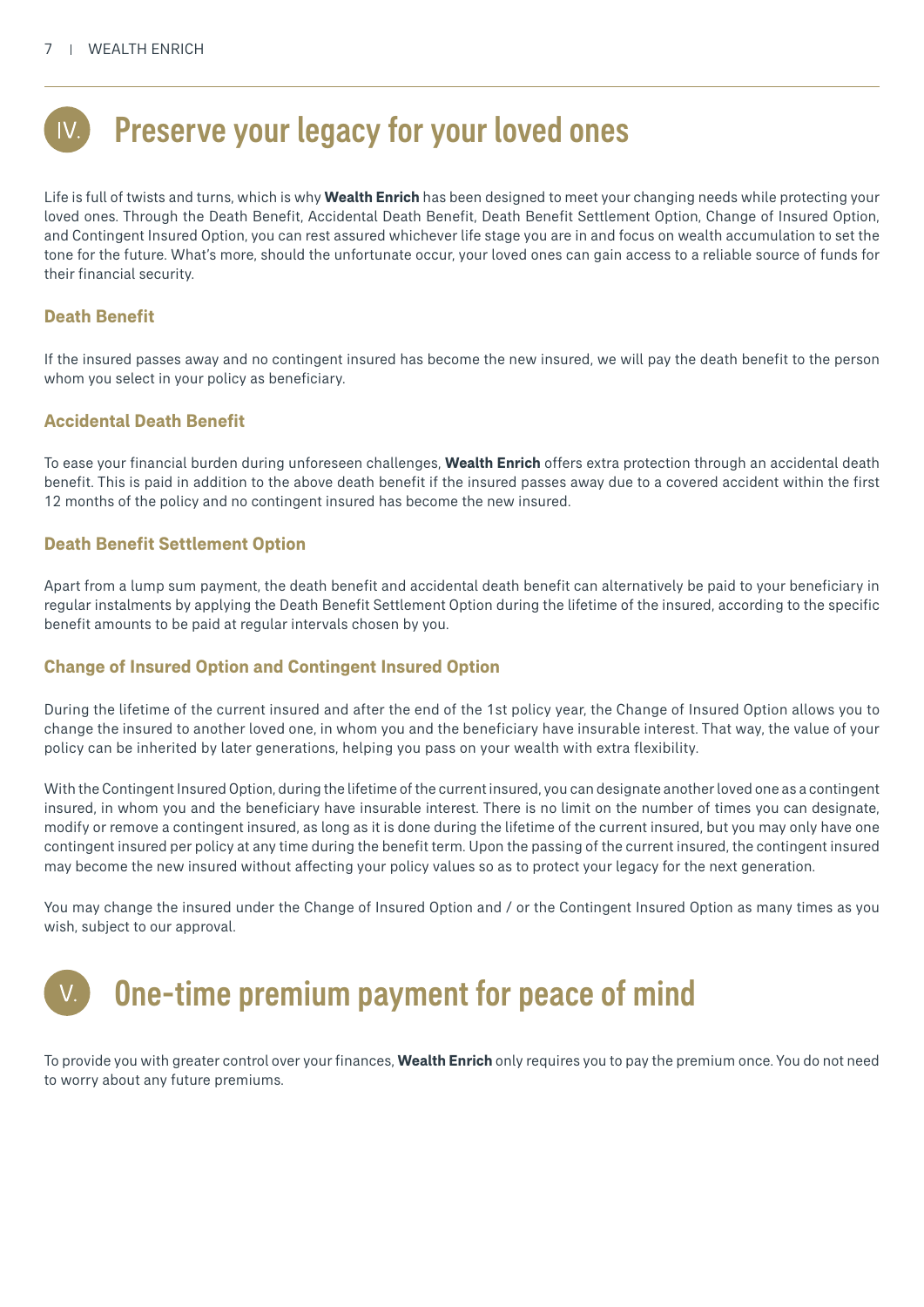## Cover at a glance

| <b>Insured's Age at Application</b>                                    | 15 days to age 80                                                                                                                                                                                                                                                                                                                                         |  |
|------------------------------------------------------------------------|-----------------------------------------------------------------------------------------------------------------------------------------------------------------------------------------------------------------------------------------------------------------------------------------------------------------------------------------------------------|--|
| <b>Benefit Term</b>                                                    | Whole life                                                                                                                                                                                                                                                                                                                                                |  |
| <b>Policy Currency</b>                                                 | US\$                                                                                                                                                                                                                                                                                                                                                      |  |
| <b>Principal Amount</b>                                                | For calculation of the premium and relevant policy values only and will not be payable<br>as the death benefit                                                                                                                                                                                                                                            |  |
| <b>Minimum Premium</b>                                                 | US\$1,000,000                                                                                                                                                                                                                                                                                                                                             |  |
| <b>Premium Payment Mode</b>                                            | Single premium                                                                                                                                                                                                                                                                                                                                            |  |
| <b>Non-Guaranteed Annual</b><br><b>Dividends and Terminal Dividend</b> | <b>Annual Dividends</b><br>Non-guaranteed Annual Dividends will be declared to your policy at least once per year,<br>$\bullet$<br>starting from the end of the 5th policy year.<br>Choose to receive the Annual Dividends in cash or to accumulate in your policy with<br>$\bullet$<br>non-guaranteed interest.                                          |  |
|                                                                        | <b>Terminal Dividend</b><br>One-off non-guaranteed Terminal Dividend will be provided upon policy surrender or death<br>of the insured after the policy has been in force for 5 years.                                                                                                                                                                    |  |
| <b>Terminal Dividend Lock-in Option</b>                                | Within 30 days after the end of each policy year, starting from the end of the 15th policy year, you<br>may apply to exercise the Terminal Dividend Lock-in Option once per policy year.                                                                                                                                                                  |  |
|                                                                        | <b>Transfer of Lock-in Amount</b>                                                                                                                                                                                                                                                                                                                         |  |
|                                                                        | You can decide on what percentage of the Terminal Dividend to transfer, with the condition<br>that the percentages cannot be less than 10% or more than 70% (minimum and maximum<br>percentages are subject to our prevailing rules and regulations) and the Lock-in Amount is<br>subject to a minimum amount that is determined by us from time to time. |  |
|                                                                        | The calculation of the Lock-in Amount is based on the latest value of the Terminal Dividend.<br>$\bullet$<br>All outstanding debt under your policy will be deducted from the Lock-in Amount (up to a<br>maximum deduction amount equal to the Lock-in Amount) before it is transferred into your<br>Terminal Dividend Lock-in Account.                   |  |
|                                                                        | Once the Lock-in Amount is transferred into the Terminal Dividend Lock-in Account, the<br>Terminal Dividend as at the relevant policy year and the Terminal Dividend to be declared for<br>all subsequent policy years will be reduced accordingly.                                                                                                       |  |
|                                                                        | The transfer of the Lock-in Amount cannot be reversed once the Terminal Dividend Lock-in<br>$\bullet$<br>Option is exercised.                                                                                                                                                                                                                             |  |
|                                                                        | <b>Value of the Terminal Dividend Lock-in Account</b>                                                                                                                                                                                                                                                                                                     |  |
|                                                                        | Any balance in your Terminal Dividend Lock-in Account may accumulate interest at a<br>$\bullet$<br>non-guaranteed rate as determined by us.                                                                                                                                                                                                               |  |
|                                                                        | Subject to rules and regulations prevailing at the time, you may withdraw cash from<br>$\bullet$<br>Terminal Dividend Lock-in Account anytime.                                                                                                                                                                                                            |  |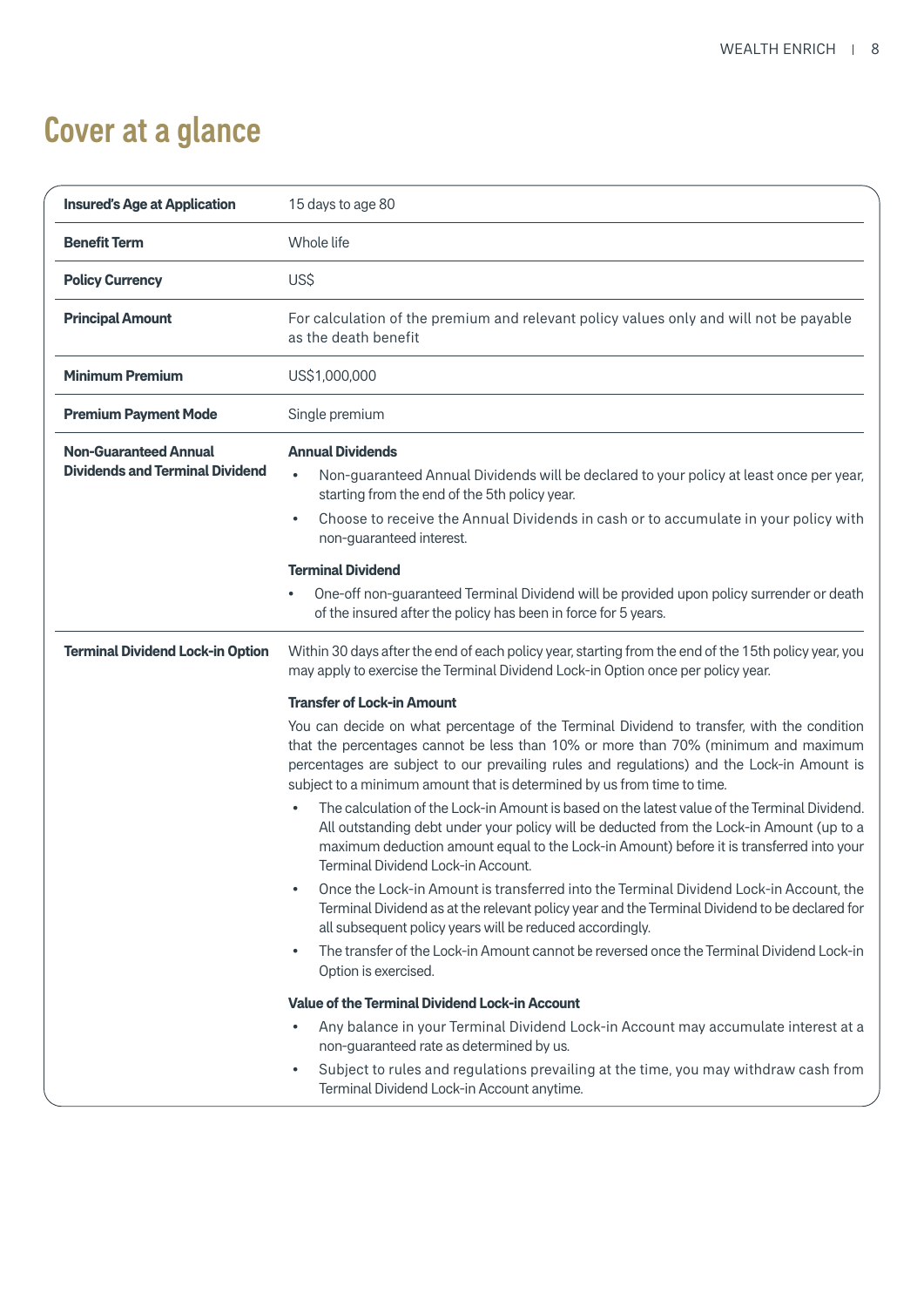# Cover at a glance (continued)

| <b>Surrender Benefit</b>               | The surrender benefit will include:<br>guaranteed cash value; plus<br>$\bullet$<br>any non-guaranteed Annual Dividends that have accumulated with interest under<br>$\bullet$<br>the policy; plus<br>any non-guaranteed Terminal Dividend; plus<br>$\bullet$<br>any remaining balance of the Terminal Dividend Lock-in Account (if applicable).<br>$\bullet$<br>We will deduct all outstanding debt under the policy before we make the payment.                                                                                                                                                                                                                                                |  |
|----------------------------------------|-------------------------------------------------------------------------------------------------------------------------------------------------------------------------------------------------------------------------------------------------------------------------------------------------------------------------------------------------------------------------------------------------------------------------------------------------------------------------------------------------------------------------------------------------------------------------------------------------------------------------------------------------------------------------------------------------|--|
| <b>Death Benefit</b>                   | The death benefit will include the higher of:<br>guaranteed cash value; and<br>the one-time premium payment paid for your basic plan;<br>plus<br>any non-guaranteed Annual Dividends that have accumulated with interest under the policy;<br>$\bullet$<br>any non-guaranteed Terminal Dividend; and<br>$\bullet$<br>any remaining balance of the Terminal Dividend Lock-in Account (if applicable).<br>$\bullet$<br>We will deduct all outstanding debt under the policy before we make the payment to the<br>beneficiary.                                                                                                                                                                     |  |
| <b>Accidental Death Benefit</b>        | In addition to the death benefit, if the insured passes away due to a covered accident within<br>the first 12 months of the policy, we will pay US\$250,000 as the accidental death benefit. The<br>maximum aggregate amount of the accidental death benefit with respect to the same insured<br>under all Wealth Enrich polices is US\$250,000 and the benefit payable under each policy will be<br>prorated according to its one-time premium payment paid for the basic plan.                                                                                                                                                                                                                |  |
| <b>Death Benefit Settlement Option</b> | During the lifetime of the insured, you can select specific benefit amounts to be paid to<br>your beneficiary at regular intervals chosen by you, provided that the total annual payment is<br>equal to at least 2% of the sum of the death benefit and accidental death benefit.<br>The remaining amount of benefits will be left with our company to accumulate interest at<br>$\bullet$<br>a non-guaranteed interest rate determined by us, until the full amount of the benefits has<br>been paid to the beneficiary.<br>The Death Benefit Settlement Option is not available if the sum of the death benefit and<br>$\bullet$<br>accidental death benefit payable is less than US\$50,000. |  |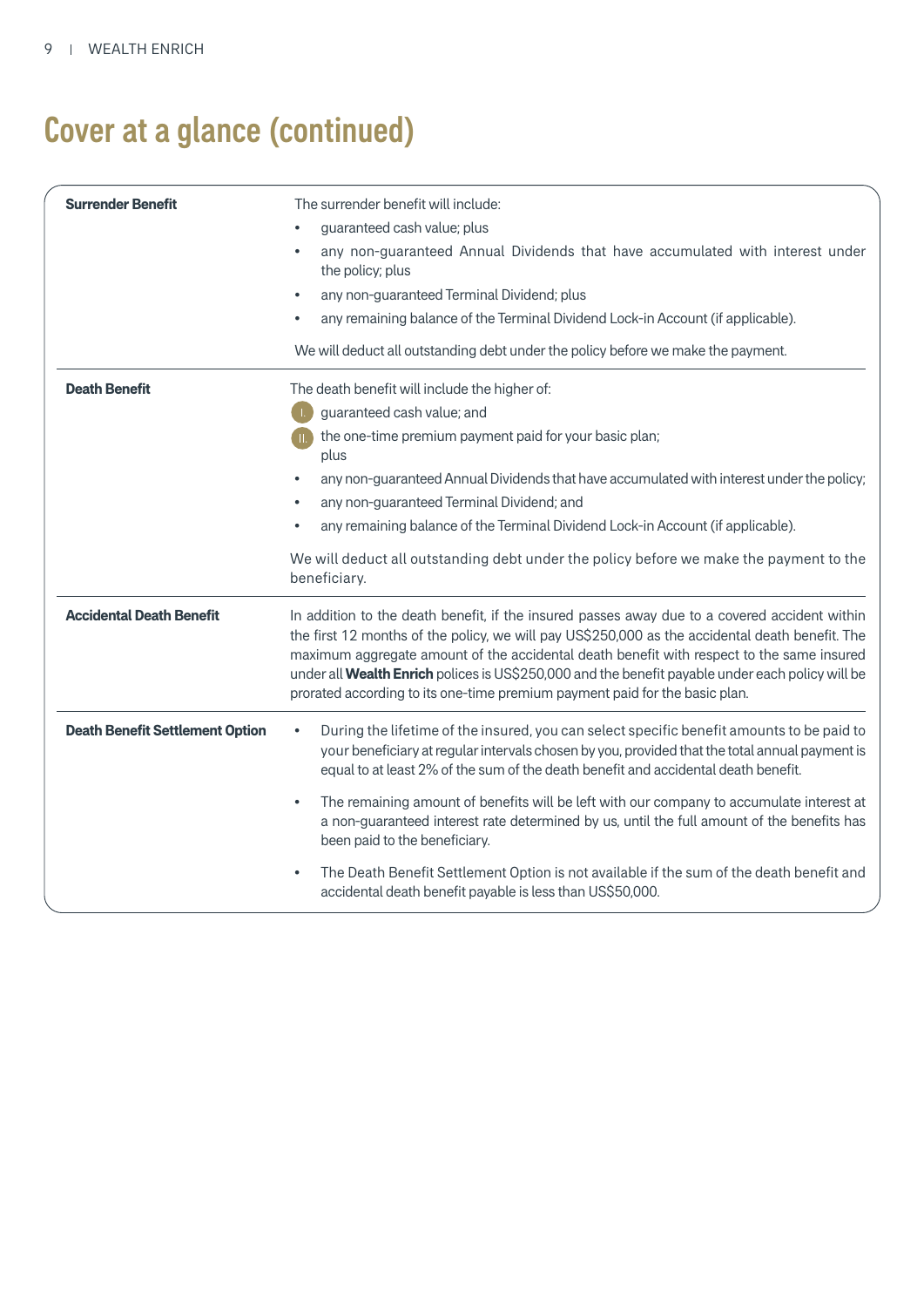# Cover at a glance (continued)

| <b>Change of Insured Option</b>  | You may exercise the change of insured under the Change of Insured Option as many times as<br>you wish, subject to our approval.                                                                                                                         |  |  |
|----------------------------------|----------------------------------------------------------------------------------------------------------------------------------------------------------------------------------------------------------------------------------------------------------|--|--|
|                                  | At the time of applying to exercise the Change of Insured Option                                                                                                                                                                                         |  |  |
|                                  | You may opt to change the insured of the policy during the lifetime of the current insured<br>$\bullet$<br>and after the end of the 1st policy year.                                                                                                     |  |  |
|                                  | You and the beneficiary must have insurable interest in the proposed new insured.<br>$\bullet$                                                                                                                                                           |  |  |
|                                  | The proposed new insured must be between 15 days and 60 years of age at the time<br>$\bullet$<br>of application.                                                                                                                                         |  |  |
|                                  | No medical examination is required for the proposed new insured if the one-time<br>$\bullet$<br>premium payment does not exceed the aggregate limit set for such insured, subject to our<br>prevailing rules and regulations.                            |  |  |
| <b>Contingent Insured Option</b> | You may exercise the change of insured under the Contingent Insured Option as many times as<br>you wish, subject to our approval.                                                                                                                        |  |  |
|                                  | At the time of designating the Contingent Insured                                                                                                                                                                                                        |  |  |
|                                  | Subject to our approval, there is no limit on the number of times you can designate, modify,<br>$\bullet$<br>or remove a contingent insured during the lifetime of the current insured.                                                                  |  |  |
|                                  | The proposed contingent insured must be between 15 days and 60 years of age.<br>$\bullet$                                                                                                                                                                |  |  |
|                                  | There can only be one contingent insured per policy at any time during the benefit term.<br>$\bullet$                                                                                                                                                    |  |  |
|                                  | Upon the passing of the current insured                                                                                                                                                                                                                  |  |  |
|                                  | You may opt to change the new insured of the policy to the contingent insured.<br>$\bullet$                                                                                                                                                              |  |  |
|                                  | The contingent insured must be age 60 or under to be eligible to become the new insured.<br>$\bullet$                                                                                                                                                    |  |  |
|                                  | No medical examination is required for the contingent insured if the one-time premium<br>$\bullet$<br>payment does not exceed the aggregate limit set for such insured, subject to our prevailing<br>rules and regulations.                              |  |  |
|                                  | The contingent insured needs to be approved to become the new insured within a year of<br>$\bullet$<br>the passing of the current insured, otherwise the death benefit as at the date of death of the<br>insured will become payable to the beneficiary. |  |  |
|                                  | Upon the contingent insured becoming the new insured                                                                                                                                                                                                     |  |  |
|                                  | You may designate a new contingent insured at any time afterwards.                                                                                                                                                                                       |  |  |
| <b>Underwriting</b>              | No medical examination is required for your application as long as the one-time premium<br>payment does not exceed the aggregate limit set for each insured, subject to our prevailing rules<br>and regulations.                                         |  |  |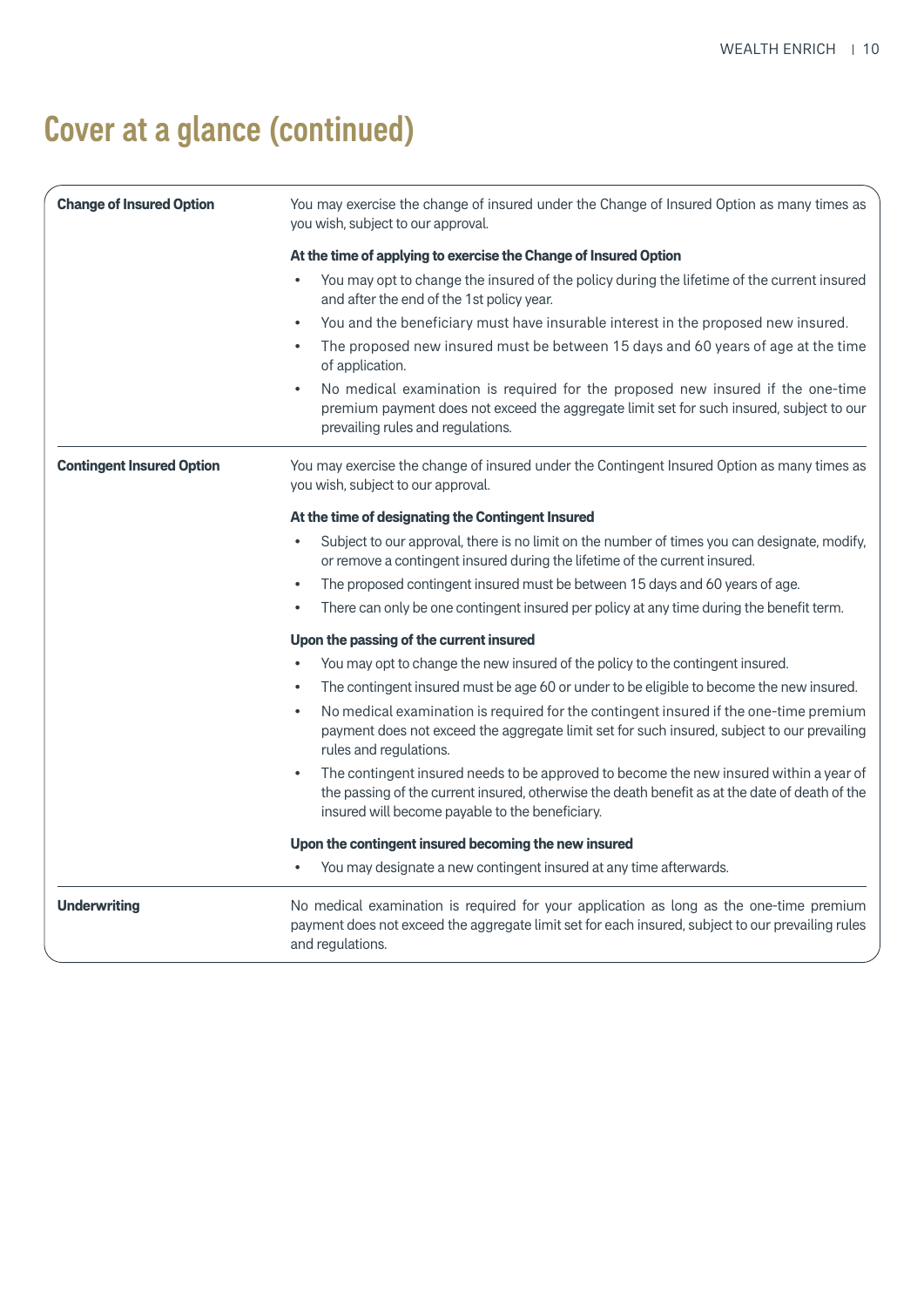### 11 | WEALTH ENRICH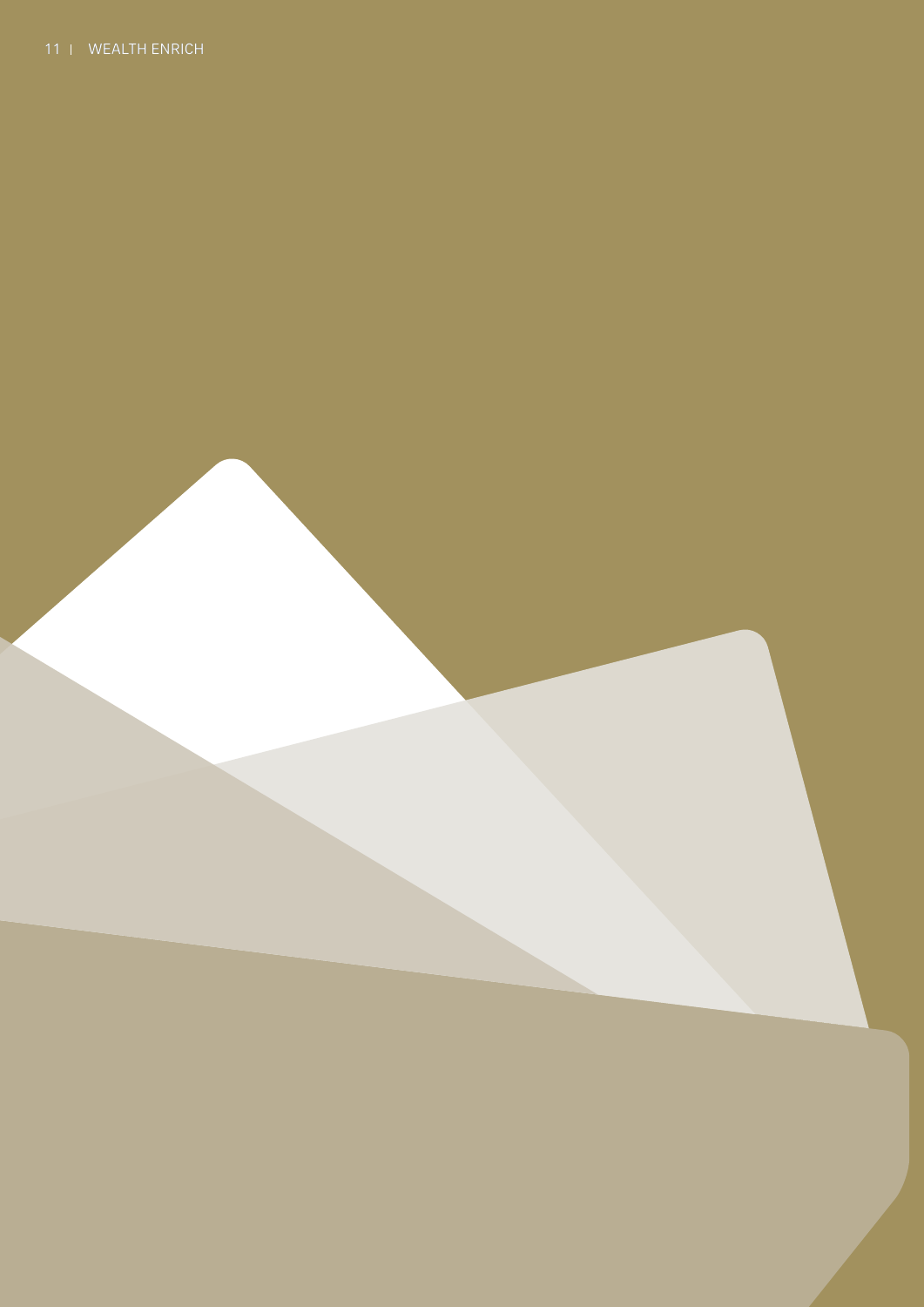A vision for a better tomorrow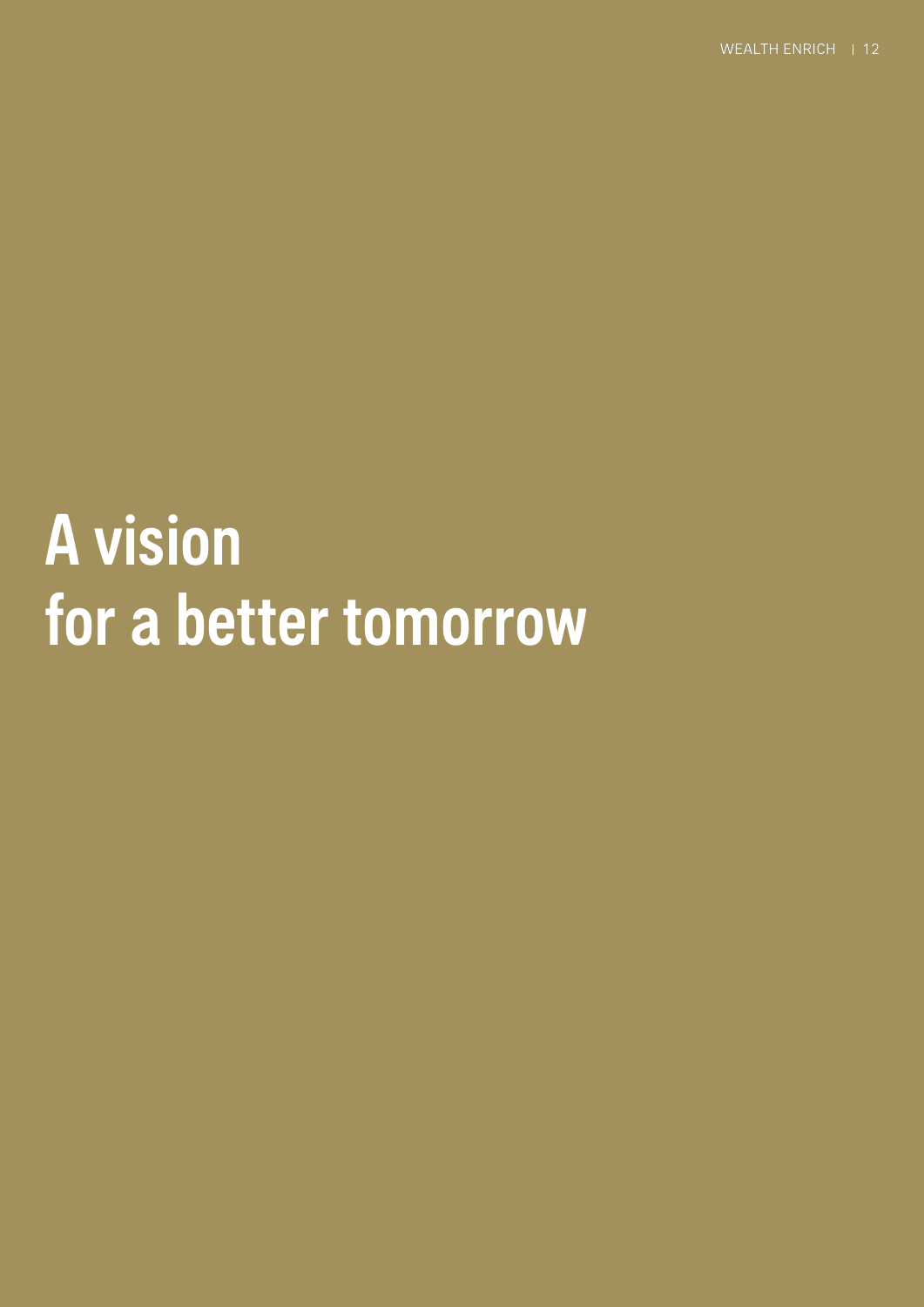## Important Information

*This brochure does not contain the full terms and conditions of the policy. It is not, and does not form part of, a contract of insurance and is designed to provide an overview of the key features of this product. The precise terms and conditions of this plan are specified in the policy contract. Please refer to the policy contract for the definitions of capitalised terms, and the exact and complete terms and conditions of cover. In case you want to read policy contract sample before making an application, you can obtain a copy from AIA. This brochure should be read along with the illustrative document (if any) and other relevant marketing materials, which include additional information and important considerations about this product. We would like to remind you to review the relevant product materials provided to you and seek independent professional advice if necessary.*

This brochure is for distribution in Hong Kong / Macau only.

## Dividend Philosophy

This is a participating insurance plan designed to be held long term. Your premiums will be invested in a variety of assets according to our investment strategy, with the cost of policy benefits (such as charges to support guarantees) and expenses deducted as appropriate from premiums or assets. Your policy can share the divisible surplus (if any) from related product groups determined by us. We aim to ensure a fair sharing of profits between policy owners and shareholders, and among different groups of policy owners. For this plan's target profit sharing ratio between policy owners and shareholders, please visit our website at https://www.aia.com.hk/en/our-products/further-productinformation/profit-sharing-ratio.html.

Future investment performance is unpredictable. Through our smoothing process, we aim to deliver more stable dividend payments by spreading out the gains and losses over a longer period of time. Stable dividend payments will ease your financial planning.

We will review and determine the dividend amounts to be payable to policy owners at least once per year. The actual dividends declared may be different from those illustrated in any product information provided (e.g. benefit illustrations). If there are any changes in the actual dividends against the illustration or in the projected future dividends, such changes will be reflected in the policy anniversary statement.

A committee has been set up to provide independent advice on the determination of the dividend amounts to the Board of the Company. The committee is comprised of members from different control functions or departments within the organisation both at AIA Group level as well as Hong Kong local level, such as office of the Chief Executive, legal, compliance, finance and risk management. Each member of the committee will exercise due care, diligence and skill in the performance of his or her duties as a member. The committee will utilise the knowledge, experience, and perspectives of each individual member to assist the Board in the discharge of its duty to make independent decision and to manage the risk of conflict of interests, in order to ensure fair treatment between policy owners and shareholders, and among different groups of policy owners. The actual dividends, which are recommended by the Appointed Actuary, will be decided upon the deliberation of the committee and finally approved by the Board of Directors of the Company, including one or more Independent Non-Executive Directors, and with written declaration by the Chairman of the Board, an Independent Non-Executive Director and the Appointed Actuary on the management of fair treatment between policy owners and shareholders.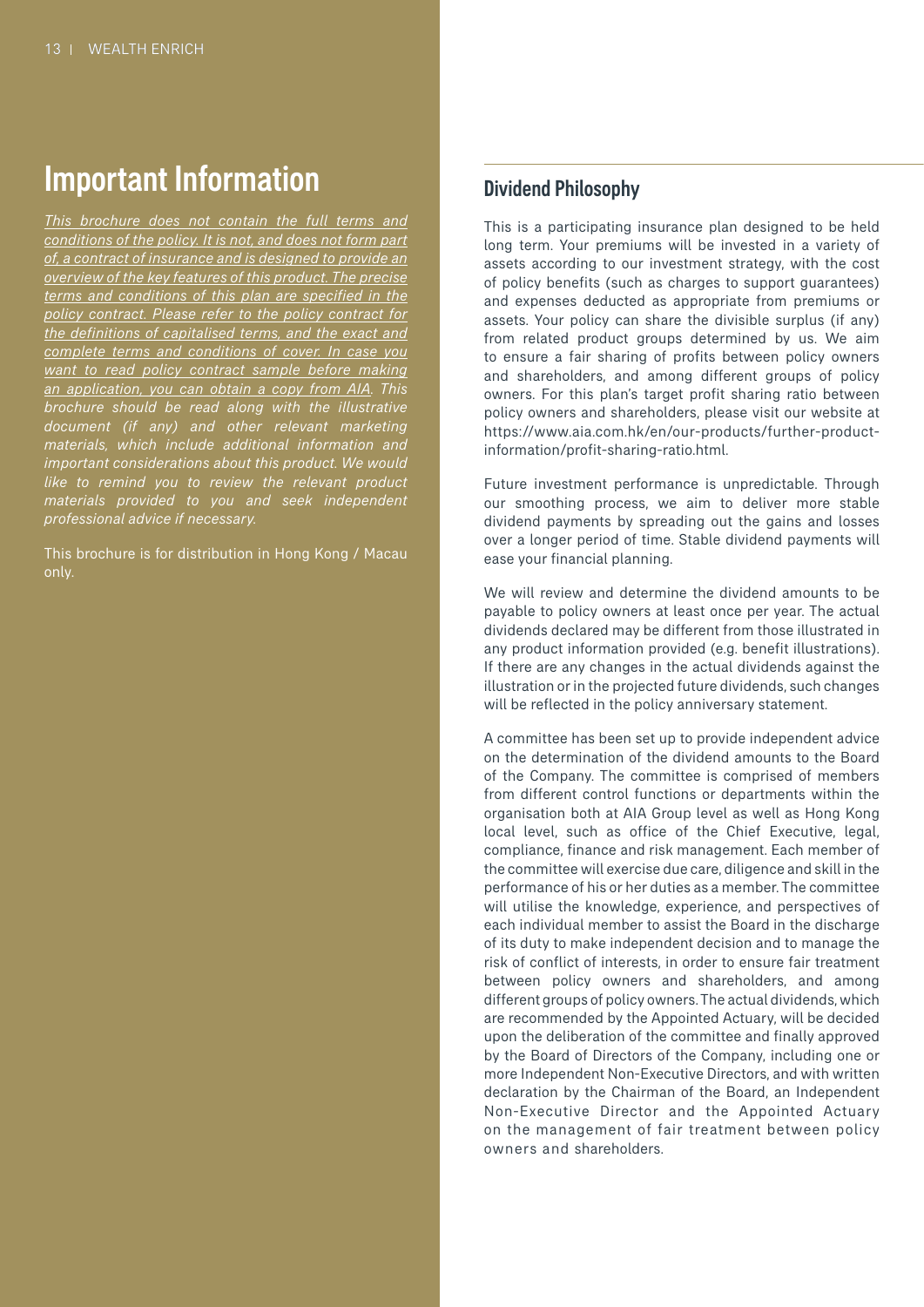To determine the dividends of the policy, we consider both past experiences and the future outlook for all the factors including, but not limited to, the following:

**Investment returns:** include interest earnings, dividends and any changes in the market value of the product's backing assets. Depending on the asset allocation adopted for the product, investment returns could be affected by fluctuations in interest income (both interest earnings and the outlook for interest rates) and various market risks, including credit spread and default risk, fluctuations in equity prices, property prices and foreign exchange currency fluctuation of the backing asset against the policy currency.

**Claims:** include the cost of providing the death benefits and other insured benefits under the product(s).

**Surrenders:** include policy surrenders, partial surrenders and policy lapses; and the corresponding impact on the investments backing the product(s).

**Expenses:** include both expenses directly related to the policy (e.g. commission, underwriting, issue and premium collection expenses) and indirect expenses allocated to the product group (e.g. general administrative costs).

Some participating products (if applicable) allow the policyholder to leave annual dividends, guaranteed and nonguaranteed cash payments, guaranteed and non-guaranteed incomes, guaranteed and non-guaranteed annuity payments with us, potentially earning interest at a non-guaranteed interest rate. To determine such interest rate, we consider the returns on the pool of assets in which the annual dividends, guaranteed and non-guaranteed cash payments, guaranteed and non-guaranteed incomes, guaranteed and nonguaranteed annuity payments are invested with reference to the past experience and future outlook. This pool of assets is segregated from other investments of the Company and may include bonds and other fixed income instruments. You have the right to request for historical accumulation interest rates before committing the purchase.

For dividend & bonus philosophy and dividend / bonus history, please visit our website at https://www.aia.com.hk/ en/dividend- philosophy-history.html



#### Investment Philosophy, Policy and Strategy

Our investment philosophy is to deliver stable returns in line with the product's investment objectives and AIA's business and financial objectives.

Our investment policy aims to achieve the targeted longterm investment results and minimise volatility in investment returns over time. It also aims to control and diversify risk exposures, maintain adequate liquidity and manage the assets with respect to the liabilities.

Our current long-term target strategy is to allocate assets attributed to this product as follows:

| <b>Asset Class</b>                          | Target Asset Mix (%) |  |
|---------------------------------------------|----------------------|--|
| Bonds and other fixed<br>income instruments | $30\% - 100\%$       |  |
| Equity-like assets                          | $0\% - 70\%$         |  |

Our investment strategy is to actively manage the investment portfolio, i.e. adjust the asset mix in response to the external market conditions. The proportion of equity-like assets would be lower when interest rate level is low and would be even lower than the long-term target strategy so as to protect the guaranteed liability and to minimise volatility in investment returns over time, and vice versa when interest rate is high.

The bonds and other fixed income instruments predominantly include government and corporate bonds, and are mainly invested in the geographic region of the United States and Asia-Pacific (excluding Japan). Equity-like assets may include listed equity, mutual funds and direct / indirect investment in commercial / residential properties, which are mainly invested in Asia. Equity-like assets may also include private equity and private credit funds, which are typically invested in the United States. Returns of equity-like assets are generally more volatile than bonds and other fixed income instruments. Subject to our investment policy, material amount of derivatives may be utilised to manage our investment risk exposure and for matching between assets and liabilities.

Our currency strategy is to minimise currency mismatches. For bonds or other fixed income instruments, our current practice is to currency-match their bond purchases with the underlying policy denomination on best-efforts basis (e.g. US Dollar assets will be used to support US Dollar liabilities). Subject to market availability and opportunity, bonds may be invested in currency other than the underlying policy denomination and currency swap will be used to minimise the currency risks. Currently assets are mainly invested in US Dollar. For equity-like assets, currency exposure depends on the geographic location of the underlying investment where the selection is done according to our investment philosophy, investment policy and mandate.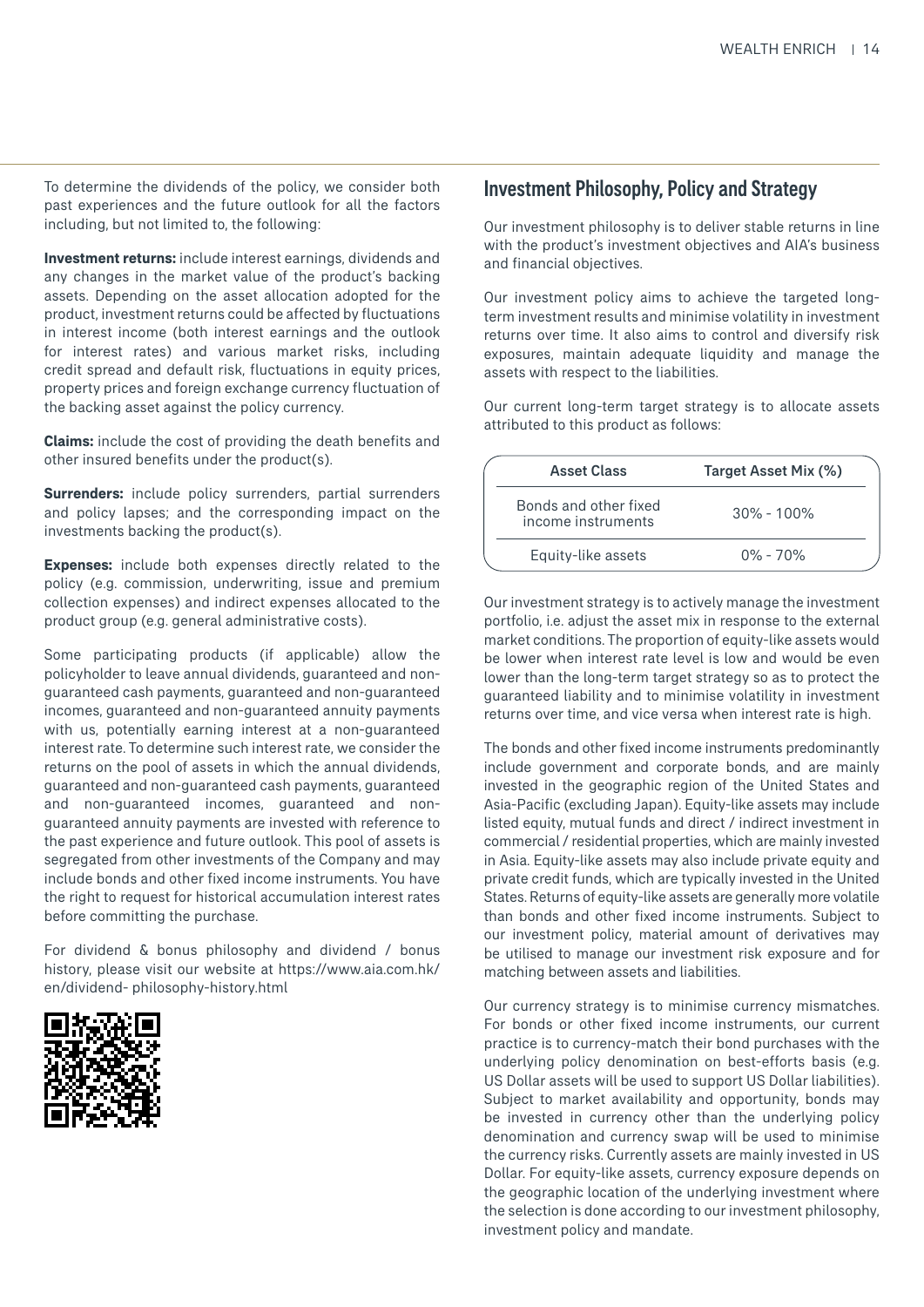We will pool the investment returns from other long term insurance products (excluding investment linked assurance schemes and pension schemes) together with this participating insurance plan for determining the actual investment and the return will subsequently be allocated with reference to the target asset mix of the respective participating products. Actual investments (e.g. geographical mix, currency mix) would depend on market opportunities at the time of purchase. Hence it may differ from the target asset mix.

The investment strategy may be subject to change depending on the market conditions and economic outlook. Should there be any material changes in the investment strategy, we will inform policy owners of the changes, with underlying reasons and impact to the policies.

### Key Product Risks

- 1. The plan may make certain portion of its investment in equity-like assets. Returns of equity-like assets are generally more volatile than bonds and other fixed income instruments, you should note the target asset mix of the product as disclosed in this product brochure, which will affect the dividend on the product. The savings component of the plan is subject to risks and possible loss. Should you surrender the policy early, you may receive an amount considerably less than the total amount of premiums paid.
- 2. You may request for the termination of your policy by notifying us in written notice. Also, we will terminate your policy and you / the insured will lose the cover when one of the following happens:
	- the insured passes away, except when the contingent insured becomes the new insured; or
	- any benefit is paid under the basic plan that triggers termination of the policy; or
	- the outstanding debt exceeds the guaranteed cash value of your policy.
- 3. We underwrite the plan and you are subject to our credit risk. If we are unable to satisfy the financial obligations of the policy, you may lose your premium paid and benefits.
- 4. You are subject to exchange rate risks for plans denominated in currencies other than the local currency. Exchange rates fluctuate from time to time. You may suffer a loss of your benefit values and the subsequent premium payments (if any) may be higher than your initial premium payment as a result of exchange rate fluctuations. You should consider the exchange rate risks and decide whether to take such risks.
- 5. Your current planned benefit may not be sufficient to meet your future needs since the future cost of living may become higher than they are today due to inflation. Where the actual rate of inflation is higher than expected, you may receive less in real terms even if we meet all of our contractual obligations.

### Key Exclusions to Accidental Death Benefit

Accidental Death Benefit will not cover any conditions that result from any of the following:

- self-destruction while sane or insane, participation in a fight or affray, being under the influence of alcohol or a non-prescribed drug
- war, service in armed forces in time of war or restoration of public order, riot, industrial action, terrorist activity, violation or attempted violation of the law or resistance to arrest
- racing on wheels or horse, scuba diving
- ptomaines or bacterial infection (except pyogenic infection occurring through an accidental cut or wound)
- air travel, including entering, exiting, operating, servicing or being transported by any aerial device or conveyance (except as a passenger of a commercial passenger airline on a regular scheduled passenger trip over its established passenger route)

The above list is for reference only. Please refer to the policy contract of this plan for the complete list and details of exclusions.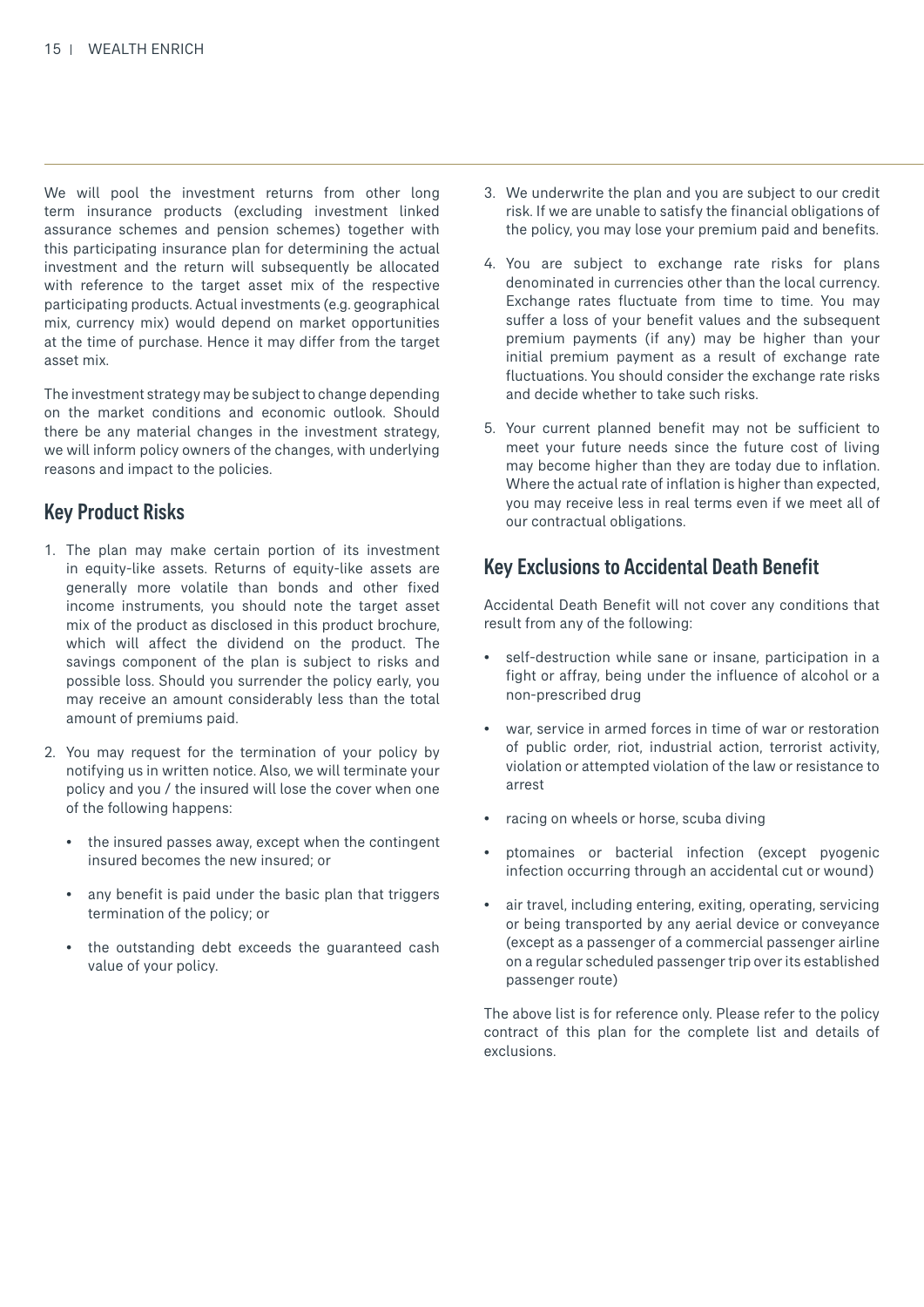### Claim Procedure

If you wish to make a claim, you must send us the appropriate forms and relevant proof. You can get the appropriate claim forms in www.aia.com.hk, from your financial planner, by calling the AIA Customer Hotline (852) 2232 8968 in Hong Kong, or by visiting any AIA Customer Service Centre. For details related to making a claim, please refer to the policy contract. If you wish to know more about claim related matter, you may visit "File A Claim" section under our company website www.aia.com.hk.

### Suicide

If the insured commits suicide within one year from the date on which the policy takes effect, our liability will be limited to the refund of premiums paid (without interest) less any outstanding debt.

After exercising the Change of Insured Option or upon the contingent insured becoming the new insured, if the new insured commits suicide within one year from the effective date of change as recorded by us, our liability will be limited to the refund of premiums paid of the basic plan (without interest) or the sum of guaranteed cash value, accumulated Annual Dividends with interest (if any), Terminal Dividend (if any) and any remaining balance of the Terminal Dividend Lock-in Account (if applicable) as at the date the new insured passes away, whichever is higher, less any outstanding debt.

#### Incontestability

Except for fraud, we will not contest the validity of this policy after it has been in force during the lifetime of the insured for a continuous period of two years from the date on which the policy takes effect. After exercising the Change of Insured Option or upon the contingent insured becoming the new insured, such two-year period will be counted again starting from the effective date of change as recorded by us.

#### Warning Statement and Cancellation Right

**Wealth Enrich** is an insurance plan with a savings element. Part of the premium pays for the insurance and related costs. If you are not happy with your policy, you have a right to cancel it within the cooling-off period and obtain a refund of any premiums and levy paid. A written notice signed by you should be received by the Customer Service Centre of AIA International Limited at 12/F, AIA Tower, 183 Electric Road, North Point, Hong Kong within the cooling-off period (that is, 21 calendar days immediately following either the day of delivery of the policy or cooling-off notice (informing you / your nominated representative about the availability of the policy and expiry date of the cooling-off period, whichever is earlier)). After the expiration of the cooling-off period, if you cancel the policy before the end of the term, the projected total cash value may be substantially less than the total premium you have paid.

Effective from 1 January 2018, all policy owners are required to pay a levy on each premium payment made for both new and in-force Hong Kong policies to the Insurance Authority (IA). For levy details, please visit our website at www.aia.com.hk/useful-information-ia-en or IA's website at www.ia.org.hk.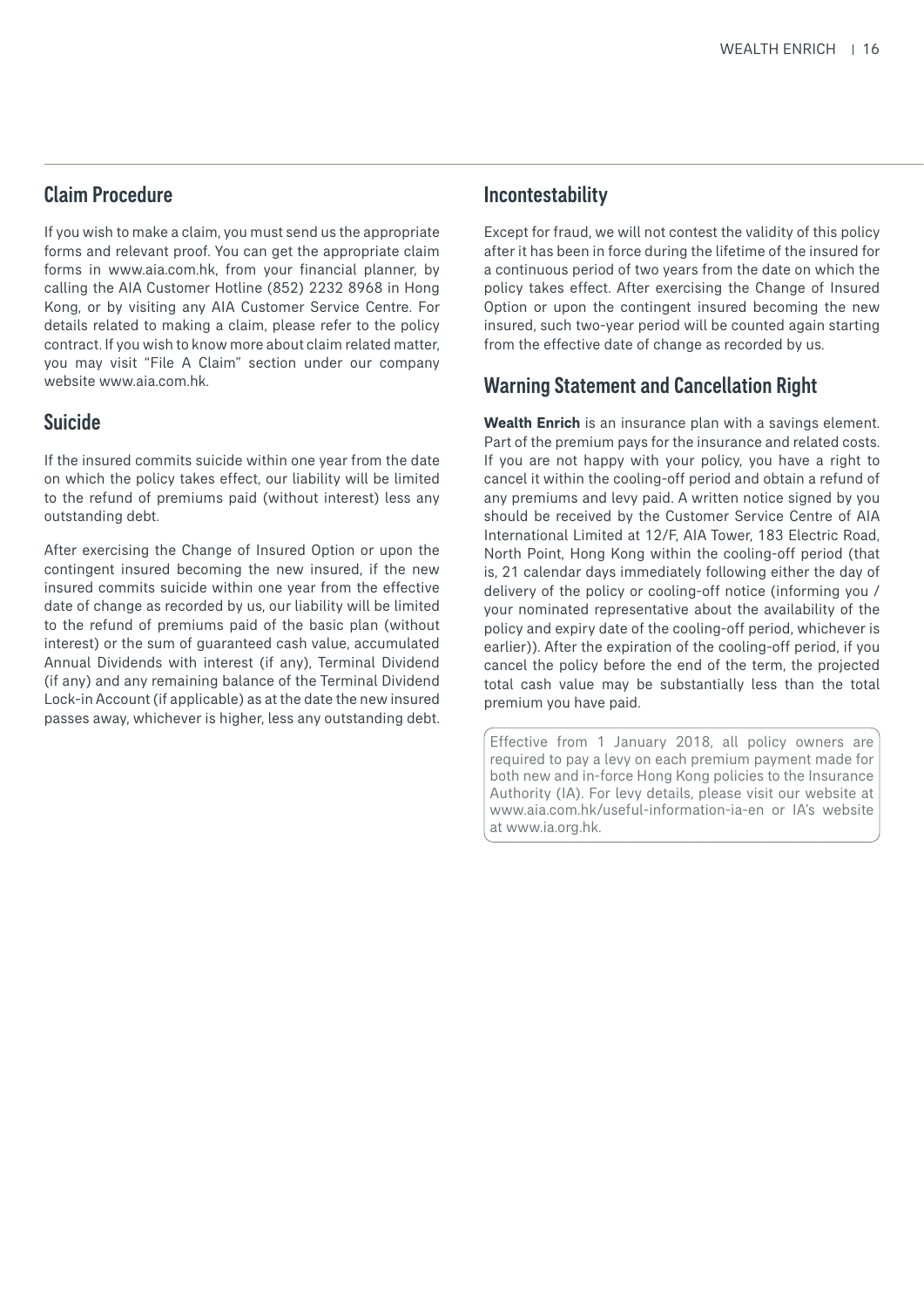### 17 | WEALTH ENRICH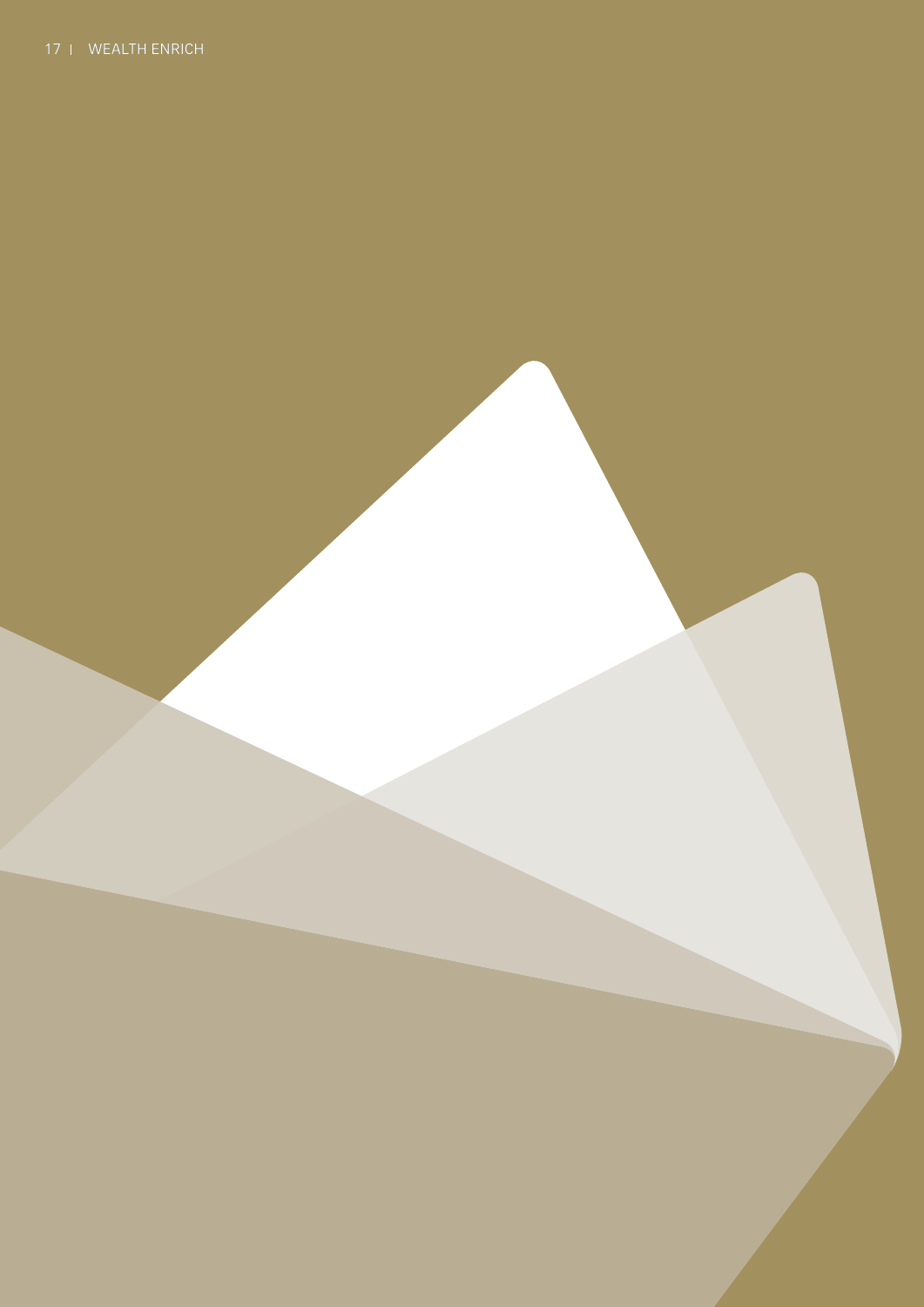# Always dedicated to excellence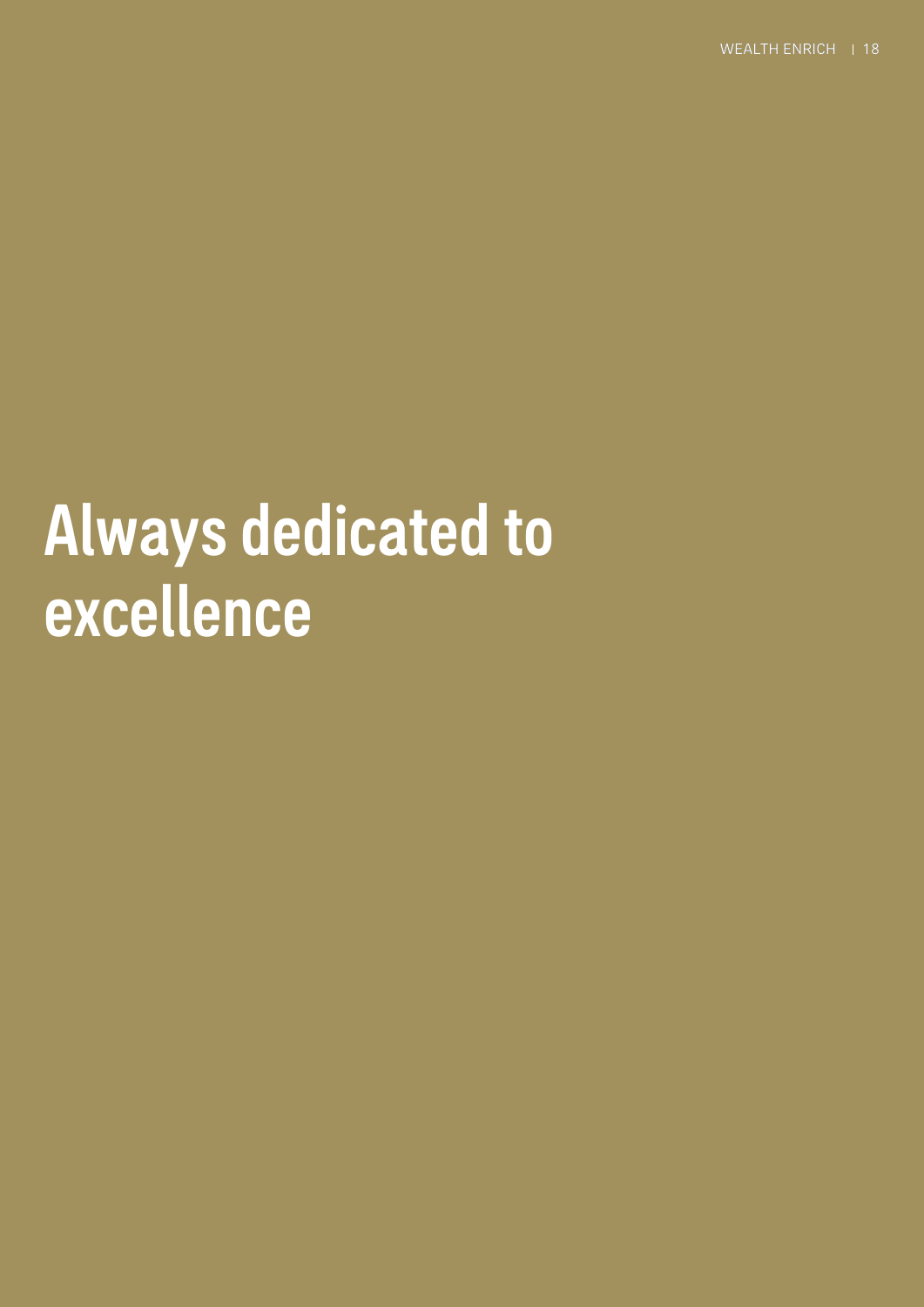# It is widely acknowledged that protection has always been secondary to investment in people's financial planning

Now however, against the backdrop of an ageing population and the steadily increasing cost of healthcare, high net worth individuals are all the more aware of the need to review their life insurance cover together with plans to preserve their wealth. AIA is committed to providing the right solutions to customers to prepare them for the future.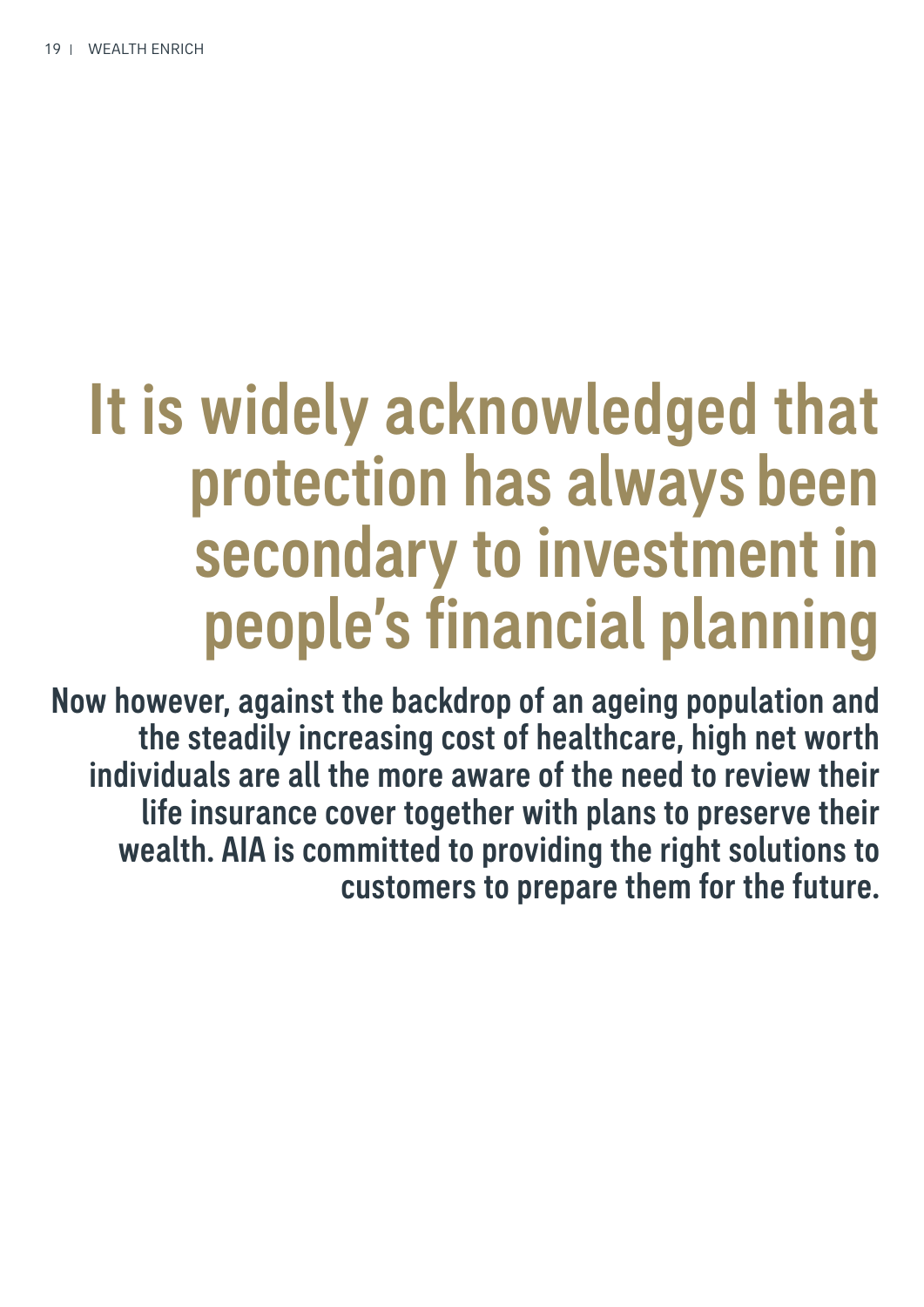AIA Hong Kong and AIA Macau are leaders in their life insurance markets. We provide a full suite of products, supported by one-stop premier services to help our customers achieve their wealth and protection goals.

We are committed to excellence and aspire to set the standard for the industry in all areas of our business. The effort and dedication of everyone in AIA has earned us numerous esteemed industry awards, encompassing brand image, product & services, professional training and social responsibility. This proves that our quality of service, product innovation, leadership and excellent business reputation are widely recognised in the community.

## Tailored solutions to respond to customers' lifelong protection needs

As life changes, our customers' needs evolve with the growth of society. AIA keeps up with the market by understanding and proactively anticipating the needs of different customer segments for different stages of life. We take a forward-looking approach to product development, providing innovative and tailored solutions to fulfil the needs of high net worth individuals.

## Committed to customers in Hong Kong and Macau

Deeply rooted in Asia, AIA has always strived to develop and provide products and services that are responsive to the needs of high net worth clients. We have set up the AIA Wealth Select Centre to provide one-stop solutions for both insurance and wealth management.

Recognising that service excellence is an endless journey, we continue to strive for perfection.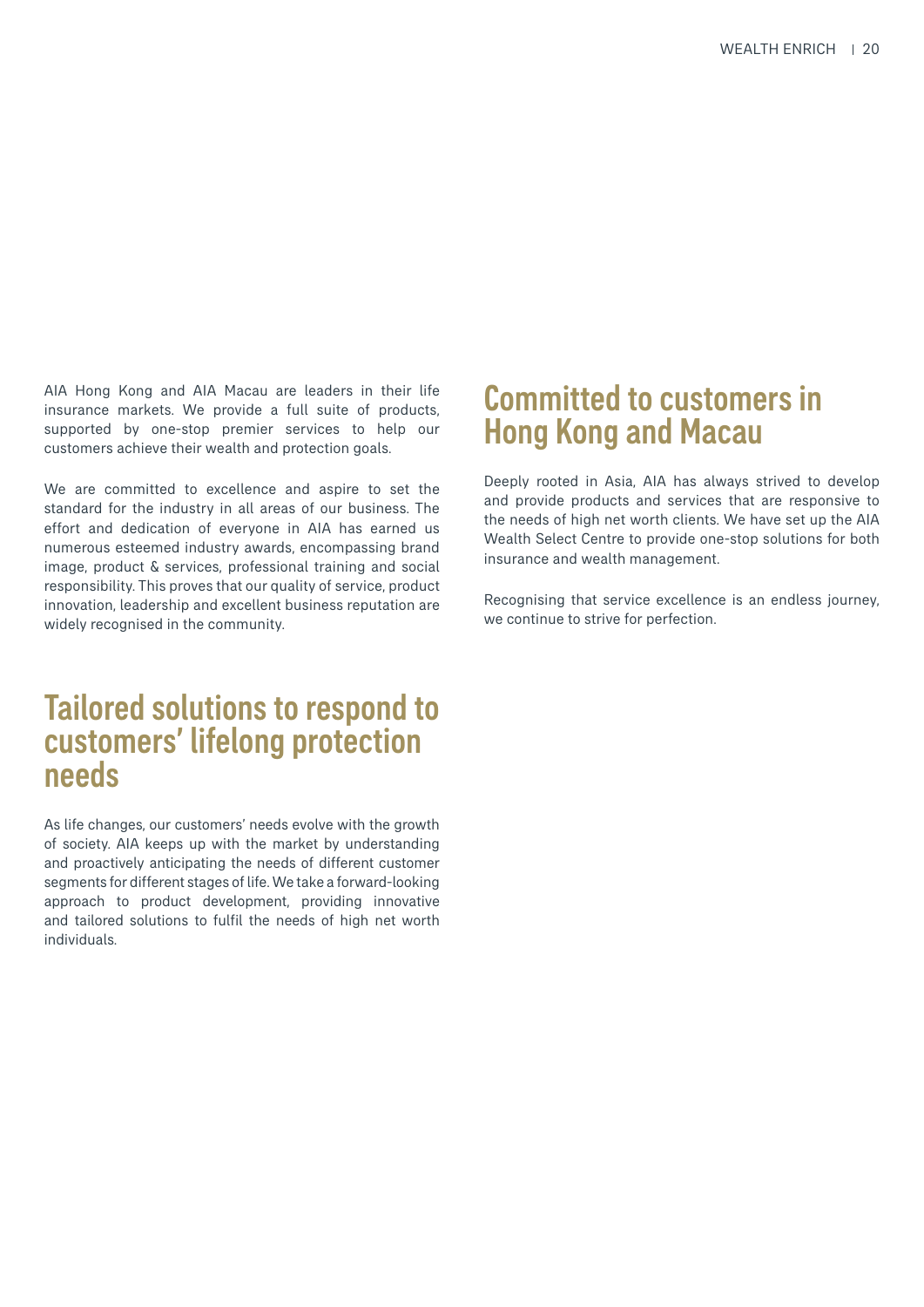## AIA Wealth Select Centre

|                  |                                                                                                                           | <b>New Policy Application</b>                                                                                                                                                        | <b>Customer Services</b>                                                                                        |
|------------------|---------------------------------------------------------------------------------------------------------------------------|--------------------------------------------------------------------------------------------------------------------------------------------------------------------------------------|-----------------------------------------------------------------------------------------------------------------|
| <b>Hong Kong</b> | 12/F, AIA Tower,<br>183 Electric Road,<br>North Point, Hong Kong                                                          | Not Applicable                                                                                                                                                                       | Monday - Friday<br>8:45 a.m. - 6:00 p.m.<br>(open through lunch)                                                |
|                  |                                                                                                                           |                                                                                                                                                                                      | Saturday, Sunday and Public Holidays closed                                                                     |
| <b>Kowloon</b>   | Suite 1313, 13/F,<br>Not Applicable<br>AIA Kowloon Tower.<br>Landmark East,<br>100 How Ming Street,<br>Kwun Tong, Kowloon | Monday - Friday<br>8:45 a.m. - 6:00 p.m.<br>(open through lunch)<br>Saturday, Sunday and Public Holidays closed                                                                      |                                                                                                                 |
|                  | Room 2101, 21/F,<br>The Gateway, Tower 2,<br>Canton Road, Harbour City,<br>Tsim Sha Tsui, Kowloon                         | Monday - Friday<br>9:00 a.m. - 6:00 p.m.<br>(open through lunch)<br>Saturday<br>9:30 a.m. - 5:30 p.m.<br>(open through lunch)<br>Sunday and Public Holidays<br>9:30 a.m. - 1:30 p.m. | Not Applicable                                                                                                  |
| <b>Macau</b>     | Unit 1903, 19/F, AIA Tower,<br>Nos. 251A - 301<br>Avenida Comercial de Macau,<br>Macau                                    | Not Applicable                                                                                                                                                                       | Monday - Friday<br>8:45 a.m. - 5:15 p.m.<br>(open through lunch)<br>Saturday, Sunday and Public Holidays closed |

For further enquiries, please contact your financial planner, call the AIA Customer Hotline at (852) 2232 8968 (Hong Kong) or visit any AIA Wealth Select Centre.

aia.com.hk

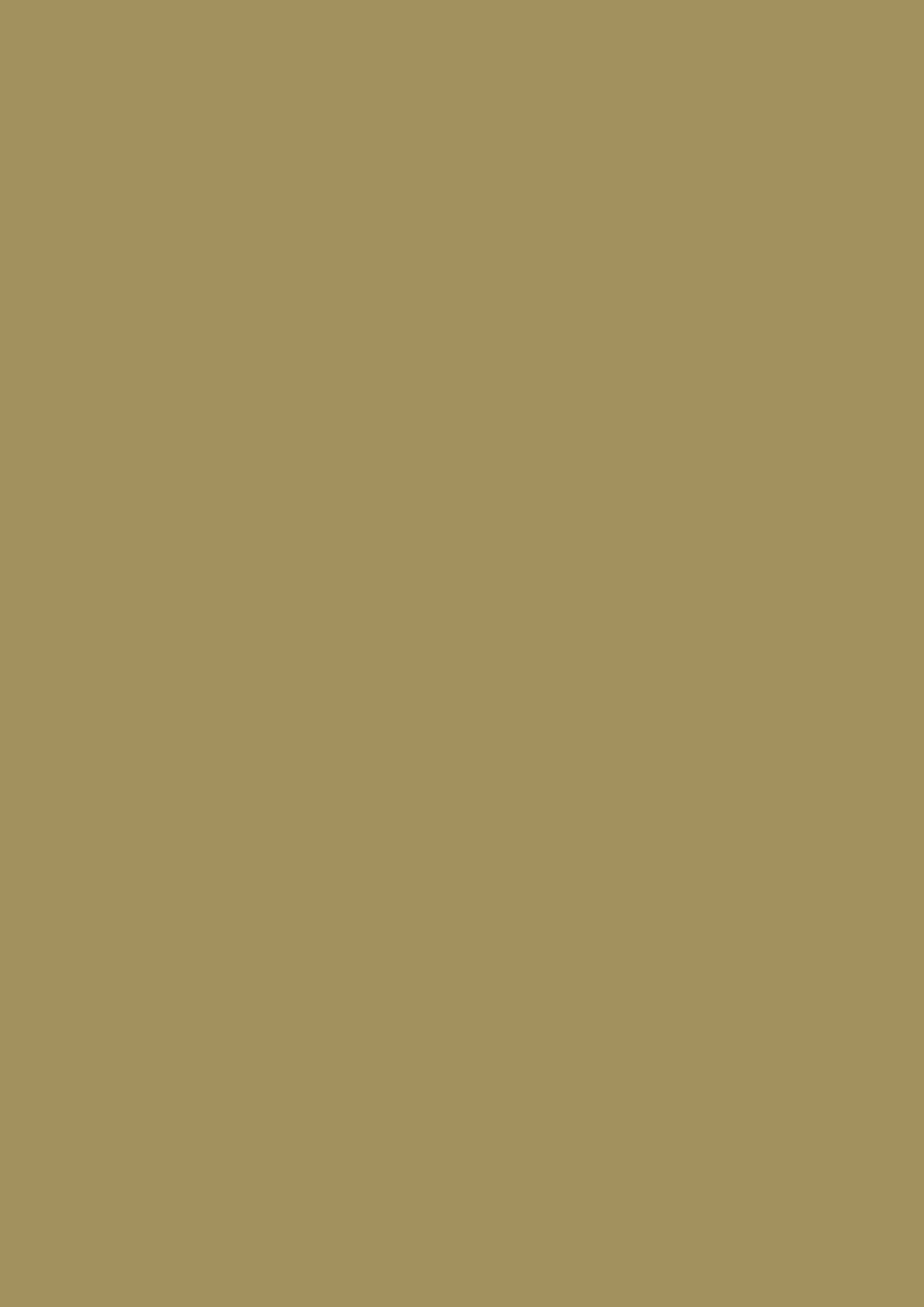

## Important Notes from the Insurance Agent of The Bank of East Asia, Limited

- The Bank of East Asia, Limited ("BEA"), being registered with the Insurance Authority as a licensed insurance agency, act as an appointed licensed insurance agent for AIA International Limited (incorporated in Bermuda with limited liability) ("AIA"). This insurance plan is a product of AIA but not BEA.
- This insurance plan is underwritten by AIA and it is not a bank savings plan with free life insurance coverage. Part of the premium pays for the insurance and related costs. The premium paid is not a placement of a savings deposit with the bank and hence is not protected by the Deposit Protection Scheme in Hong Kong.
- Add-on plan (if any) is an add-on coverage for this insurance plan with additional premium paid required. BEA does not distribute any add-on plan; therefore, you cannot apply the add-on plan through BEA. If needed, you can contact AIA Customer Service Centre for inquiry after the policy is issued by AIA.
- In respect of an eligible dispute (as defined in the Terms of Reference for the Financial Dispute Resolution Centre in relation to the Financial Dispute Resolution Scheme) arising between BEA and the customer out of the selling process or processing of the related transaction, BEA is required to enter into a Financial Dispute Resolution Scheme process with the customer; however, any dispute over the contractual terms of the product should be resolved between AIA and the customer directly.
- Claims under this insurance plan must be made by you to AIA directly. You can get the appropriate claim form by calling AIA Customer Service Hotline (852) 2232 8968 in Hong Kong or visiting www.aia.com.hk or any AIA Customer Service Centre. For details, please refer to the policy contract provided by AIA.
- BEA's sales staff (including direct sales staff and authorised agents) are remunerated not only based on their financial performance, but also according to a range of other factors, including their adherence to best practices and their dedication to serving customers' interests.
- The information you disclosed in response to all AIA's questions must be true, complete and correct. Failure to disclose true, complete and correct information to AIA may render AIA unable to accept or process your application or the policy void.
- You are reminded to carefully review the relevant product materials provided to you and be advised to seek professional / independent advice when considered necessary.
- **For the benefits and returns mentioned throughout the product brochure and Important Notes, please note that the policy owner is subject to the credit risk of AIA. If the policy owner discontinues and / or surrenders this policy in early policy years, the amount of benefits he / she will get back may be considerably less than the total premiums he / she has paid. Projected and / or potential benefits and / or returns (e.g. annual dividend, terminal dividend, interests) presented in the product brochure are not guaranteed and are for illustrative purposes only. The actual future amounts of benefits and / or returns may be lower than or higher than the currently quoted benefits and / or returns.**
- Apart from the key product risks mentioned in product brochure, you are also reminded of the following risks:
	- 1. Liquidity risk this insurance plan is designed to be held long term. You should only apply for this insurance plan if it is intended to pay the premium for the whole of the premium payment term. Should you surrender the policy early, the total surrender value (if any) you get back may be less than the total premium you have paid. You may suffer a loss in case of early termination of this policy.
	- 2. Risk from surrender if you cancel the policy before the end of the benefit term, you may suffer a significant loss, and the total surrender value received may be substantially less than the total premiums paid.